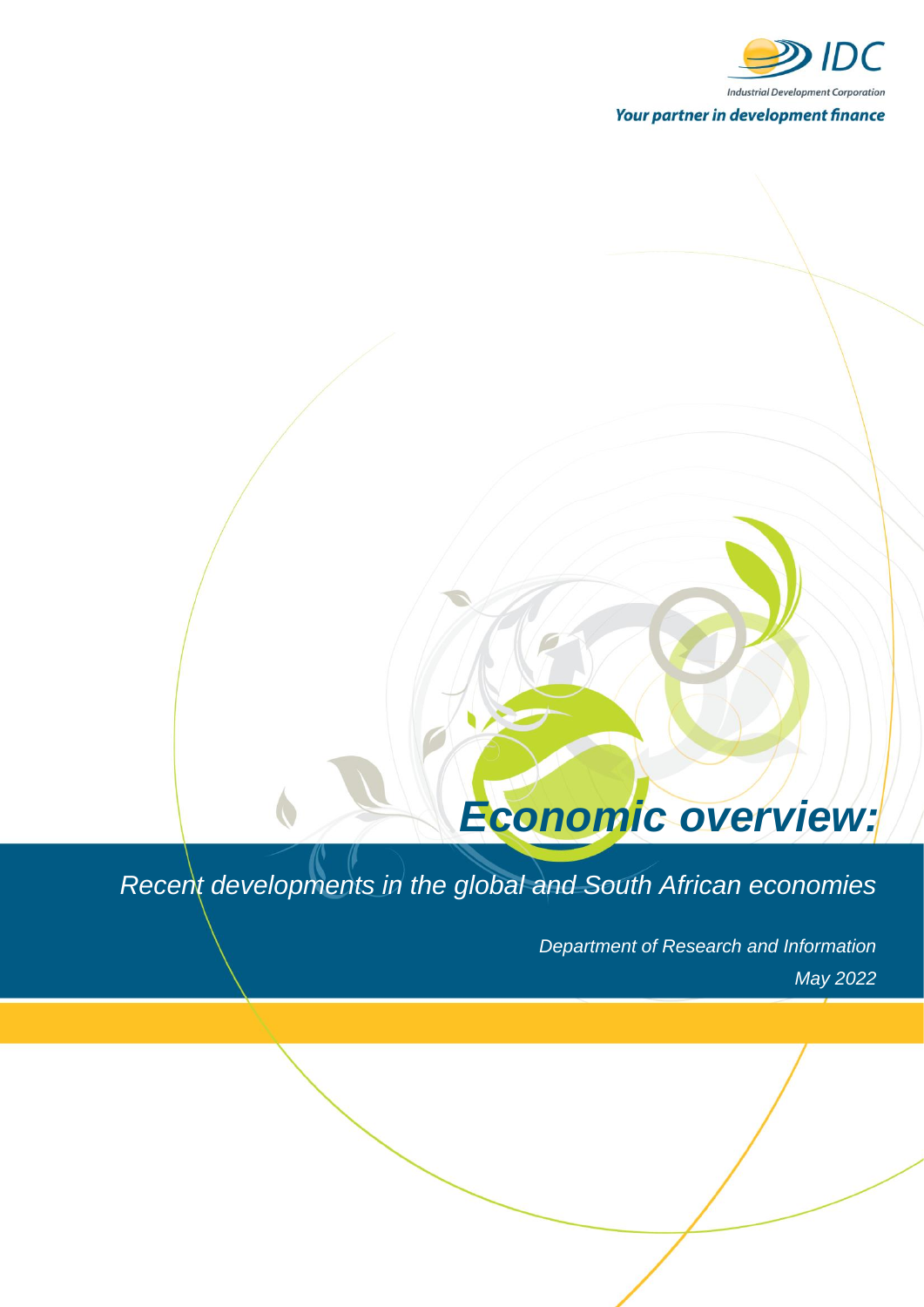

# **Contents**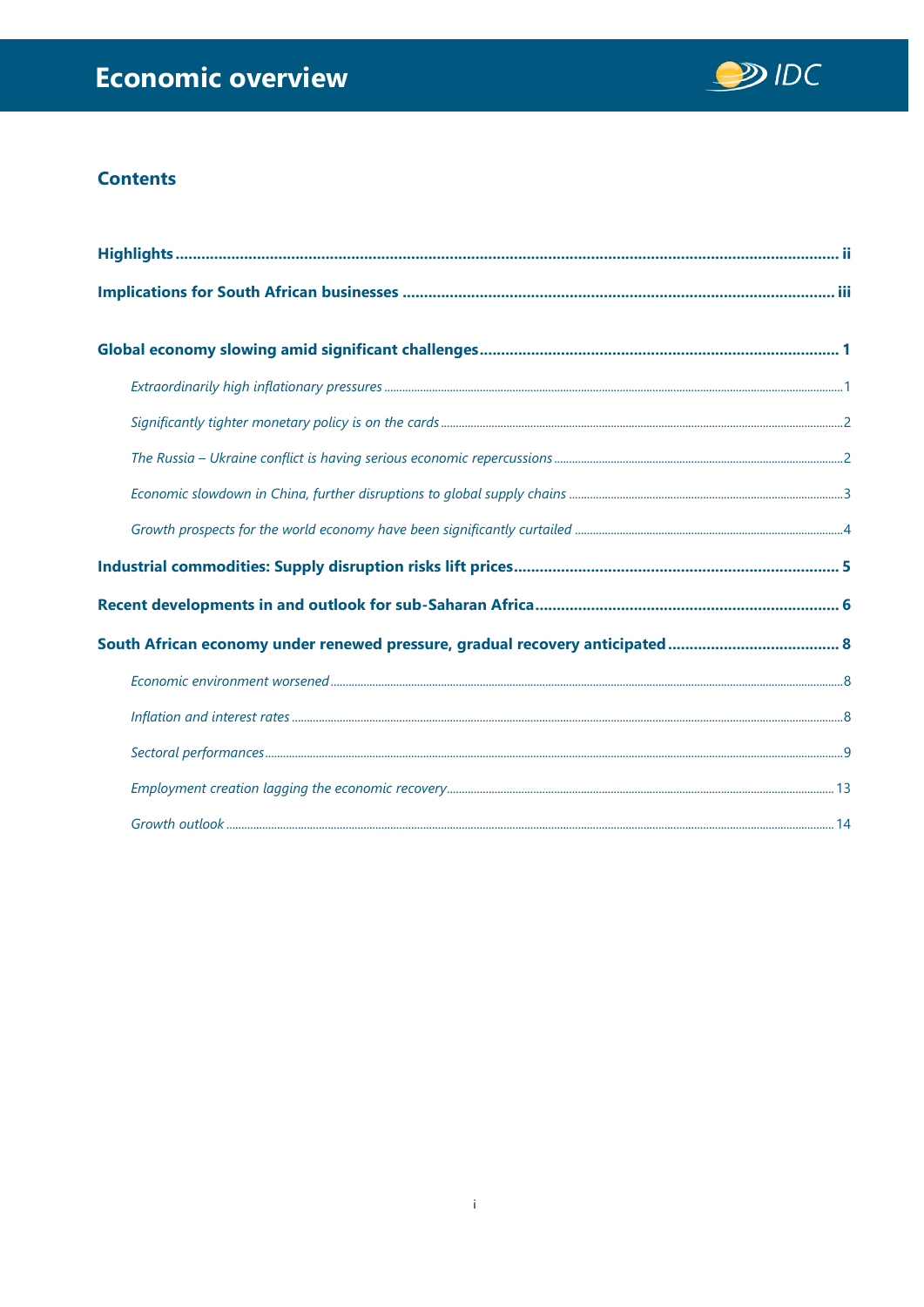

# <span id="page-2-0"></span>**Highlights**

- Strong headwinds are hindering the world economy's expansion momentum. These include persistently high inflation; an anticipated aggressive tightening of monetary policy by major central banks; the adverse repercussions of the war in the Ukraine and the sanctions imposed on Russia; as well as the impact of China's Covid-related mobility restrictions on an already slowing Chinese economy and global supply chains.
- The International Monetary Fund (IMF) lowered its forecasts for global growth to 3.6% in 2022, from the 4.4% projected in January. Significant downward revisions were made to the growth projections for the economies of the Eurozone, the United Kingdom (UK) and Japan. The adjustment was relatively smaller for the United States (US) economy.
- Multi-decade high rates of inflation are prompting central banks to tighten monetary policy by ending asset purchases and raising policy rates. The US Federal Reserve and the Bank of England have already embarked on a relatively steep interest rate hiking trajectory, while the European Central Bank has signalled that it might start increasing rates in July 2022. Such developments have been raising concerns of recessionary conditions potentially emerging in certain economies.
- The Russia-Ukraine war is impacting on the prices of a range on commodities and, in certain cases, on their physical supply. This is exacerbating inflationary pressures globally. Sharp increases in fuel and food prices, and shortages in some instances, are affecting the world's poor the most and could ignite social unrest. Excessive volatility in global financial markets has been reflecting investor anxiety.
- The economic slowdown in China is being aggravated by the reimposition of mobility restrictions under a zero-Covid policy, and by continued governmental efforts to deleverage the country's property sector. Lockdown measures are affecting household and production activity. This is placing further strain on global supply chains and prices. The People's Bank of China is loosening monetary policy to support economic activity, while fiscal support for infrastructure development could be on the cards.
- Prices of industrial commodities rose to historical peaks in recent months. The impact has been particularly pronounced in energy markets given Russia's relative weight in the world supply of natural gas, crude oil and coal. Significant price volatility is likely to prevail across the commodities complex in the near- to short-term, while the prognosis is varied over the medium- to longer-term.
- Sub-Saharan Africa's economy is expected to expand by 3.8% in 2022 and by 4.0% next year. Many of the region's economies, particularly oil-importing countries, will be adversely affected by the high prices of oil and food products, putting further strain on external accounts and constraining their limited fiscal space. Some commodity producers, particularly oil exporters, may benefit from elevated prices, but the slowdown in China may affect their performance.
- South Africa's economic environment has worsened in the light of these developments in the world's economic and geopolitical landscapes. On the domestic front, several factors continue hampering the economy's growth performance, including frequent loadshedding, transport and logistics constraints, rising production costs and input shortages due to global supply chain challenges, among other factors. The devastating floods in KwaZulu-Natal left a trail of destruction to economic infrastructure and the livelihoods of thousands of households.
- Consumer inflation in South Africa has been trending upwardly for some time, reaching 5.9% in March 2022, the highest in 6 years. The deteriorating inflation outlook has



**2021 = 4.5% (e) 2022 = 3.8% (f) 2023 = 4.0% (f)**

(IMF)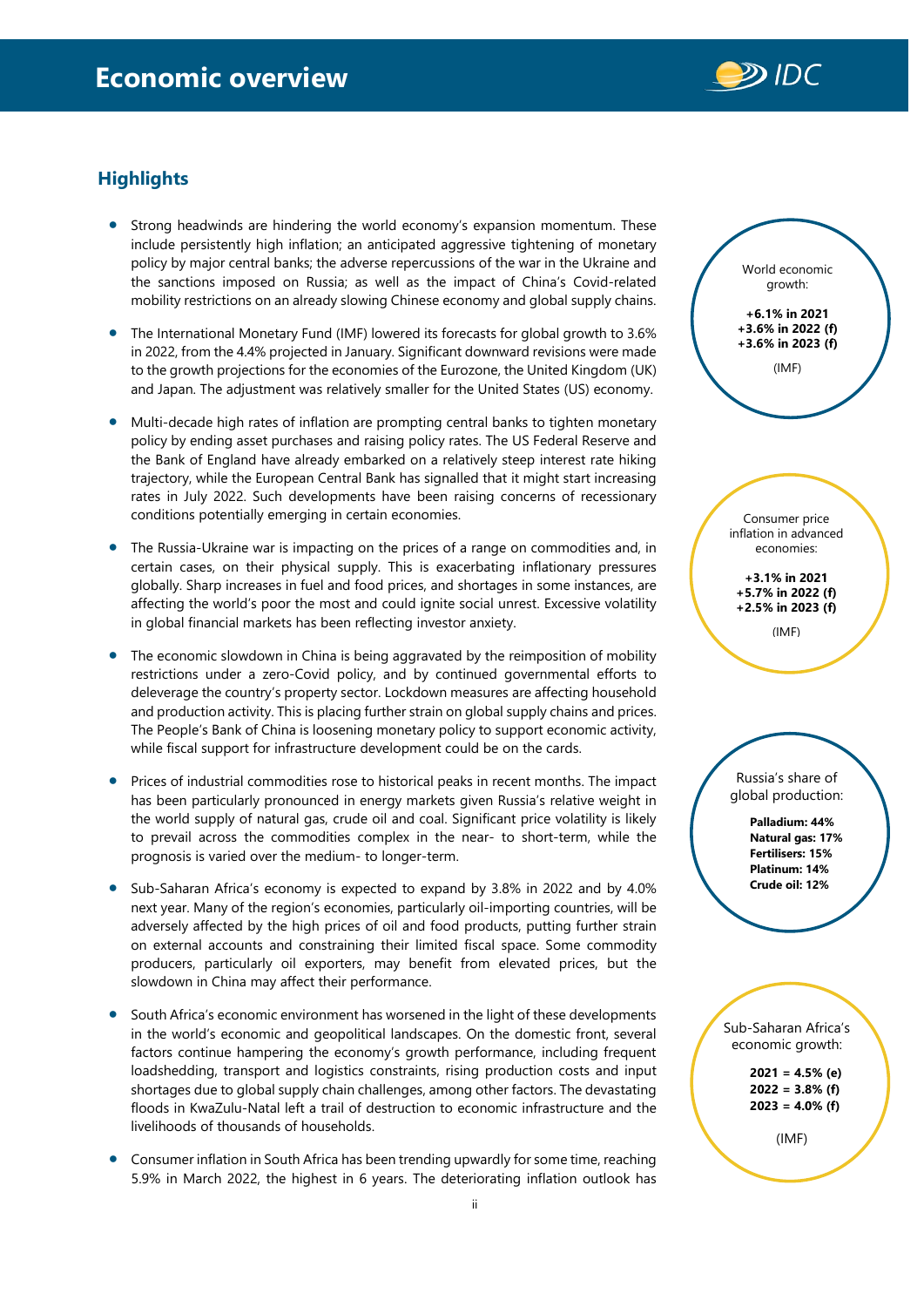

prompted the Monetary Policy Committee to raise interest rates by a cumulative 125 basis points (bps) since November 2021, with the repo rate currently standing at 4.75%. The committee is expected to raise it by an additional 100 bps over the remainder of 2022, and by a further 25 bps in 2023.

- Manufacturing activity rebounded strongly in 2021, but output levels remained well below those recorded in 2019. Manufacturing production increased by a further 4.6% (q-o-q) in the first quarter of 2022, underpinned by robust growth in the sub-sectors producing transport equipment; chemicals, rubber and plastics; base metals and machinery; as well as food and beverages. The sector continues to face major challenges, but conditions should improve over the medium-term.
- After a solid performance in 2021, the mining sector's output fell by 1.5% (q-o-q) in the opening quarter of 2022. Steep declines were recorded in the mining of iron ore, PGMs and gold, but the output of the coal and manganese segments rose significantly on a quarterly basis. The sector has been particularly affected by loadshedding as well as by transport and logistics challenges. Regulatory processes also remain a hindrance to investment in exploration and the self-generation of electricity by mining companies.
- In the agriculture sector, 2022 is likely to mark a break from two years of solid growth, mainly due to an expected reduction in the summer crop harvest and high base effects. The heavy rains experienced at the start of the 2022 production season threatened certain crops, with various production areas experiencing visible damage. Although expected to be lower than in the 2020/21 production season, harvest sizes are still likely to exceed their long-term average.
- The South African economy remains on a challenging recovery path. It faces a modest growth outlook unless binding constraints are effectively addressed. Real GDP growth of 2.0% is projected for 2022 (previously 2.2%), potentially slowing to 1.8% in 2023.
- Factors such as rising inflation, higher interest rates and infrastructural constraints locally, alongside a weaker pace of expansion in the world economy and increased uncertainty will take a toll on domestic consumption spending, fixed investment activity and export performance. A gradual recovery of the economy's growth momentum is expected towards the latter part of the five-year outlook period.

# <span id="page-3-0"></span>**Implications for South African businesses**

# *Potential implications of global economic developments*

- Despite a slowing growth momentum in the shorter term, the world economy still presents significant opportunities for export market development by South African business enterprises. These include:
	- Opportunities associated with blocked or restricted entry for a number of Russian commodity exports (e.g. iron ore, platinum, thermal coal) and other products in specific markets due to the imposition of sanctions.
	- Shortages of specific products in global markets due to the ongoing military conflict between Russia and Ukraine may present export market development opportunities for domestic producers (e.g. maize, other food products).
	- A permanent change in the economic relationship between Europe and Russia is likely to translate into major structural changes in various European economies, especially in the composition of their energy sectors going forward and the external sources of required inputs. This could provide opportunities for the

South Africa's consumer price inflation: **2021 = 4.5%**

**2022 = 6.2% (f) 2023 = 5.4% (f)** (Stats SA, IDC forecasts

South Africa's unemployment rate:

**Q4 2021 = 35.3%**

(Stats SA)

South Africa's economic growth: **2021 = 4.9% 2022 = 2.0% (f) 2023 = 1.8% (f)**

(Stats SA, IDC forecasts)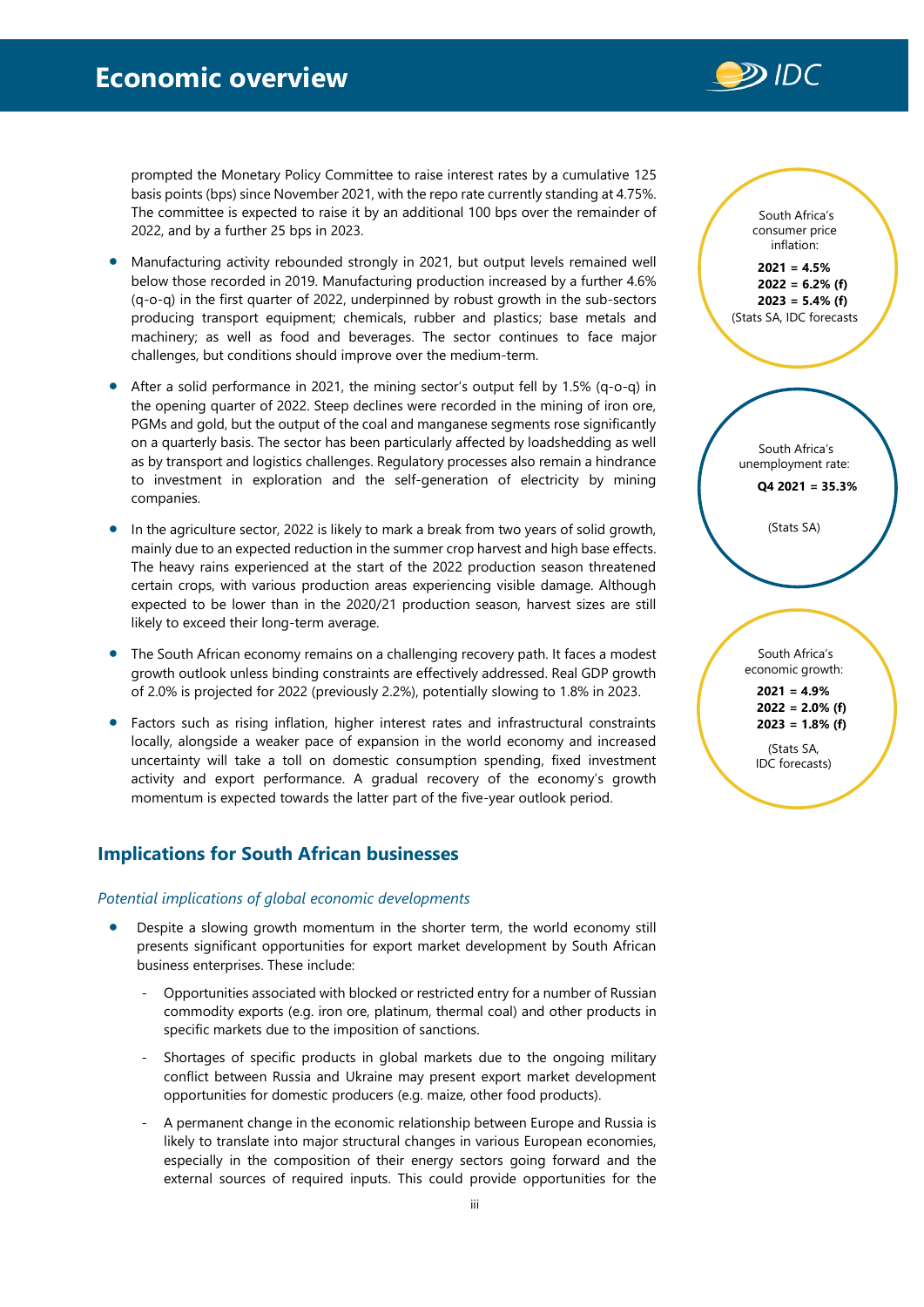

participation of South African producers, both current and prospective, in such markets (e.g. thermal coal exporters in the short- to medium-term, suppliers within renewable energy industries such as those producing solar panels and cells, participants in the emerging hydrogen value chain).

- Opportunities associated with the diversification of sources of input supplies by companies around the globe to minimise the risk of supply chain disruptions.
- Ongoing tensions in the multilateral trading environment, particularly between the major economic powers, are opening up export market development opportunities for domestic business enterprises, as well as attracting foreign producers to South Africa in order to secure continued access to their affected markets.
- To ensure price competitiveness vis-à-vis foreign producers in a high inflation environment, a focus on cost containment and production efficiencies by South African business enterprises is imperative, whether these are export-oriented or competing against imports in the local market.
- Rising living costs in traditional export markets may impact negatively on the demand for consumer (and intermediate) products supplied by South African businesses.
- Domestic exporters servicing the Russian market (e.g. exporters of citrus fruit, apples and pears) may face increasingly challenging trading conditions.
- Slowing economic growth in China may have a negative impact on its overall import demand, whether for raw materials, intermediate products or consumer items, potentially affecting domestic business enterprises servicing these markets. However, efforts by the Chinese government to support economic growth, especially by means of infrastructure development, could provide a basis for sustained demand for commodities and products related to infrastructure investment.
- Uncertainty in the face of increased adversity in the global economic and geopolitical landscapes could impact negatively on investor decision-making in various areas of economic activity.
- However, fixed investment in infrastructure development and the green economy, including renewable energy generation and climate friendly industrial processes, is expected to accelerate globally throughout the outlook period. This should provide export opportunities for local and regional suppliers of associated input materials, intermediate and final products. Investment in renewables is likely to intensify significantly in Europe to address the risks currently faced in its energy sector.
- Monetary policy tightening by major central banks will likely result in substantial volatility in financial markets (equity, bond and currency markets) and risk repricing from time to time.

# *Potential implications of regional economic developments*

- Demand for imported goods is expected to recover in several African countries as economic activity improves over the medium-term. This should bode well for exportoriented business partners, both existing and prospective.
- The normalisation of economic and investment activity in the region over the medium-term, alongside the roll-out of the African Continental Free Trade Area agreement should provide considerable trade and investment opportunities for South African companies. These may include increased exports of consumer items, capital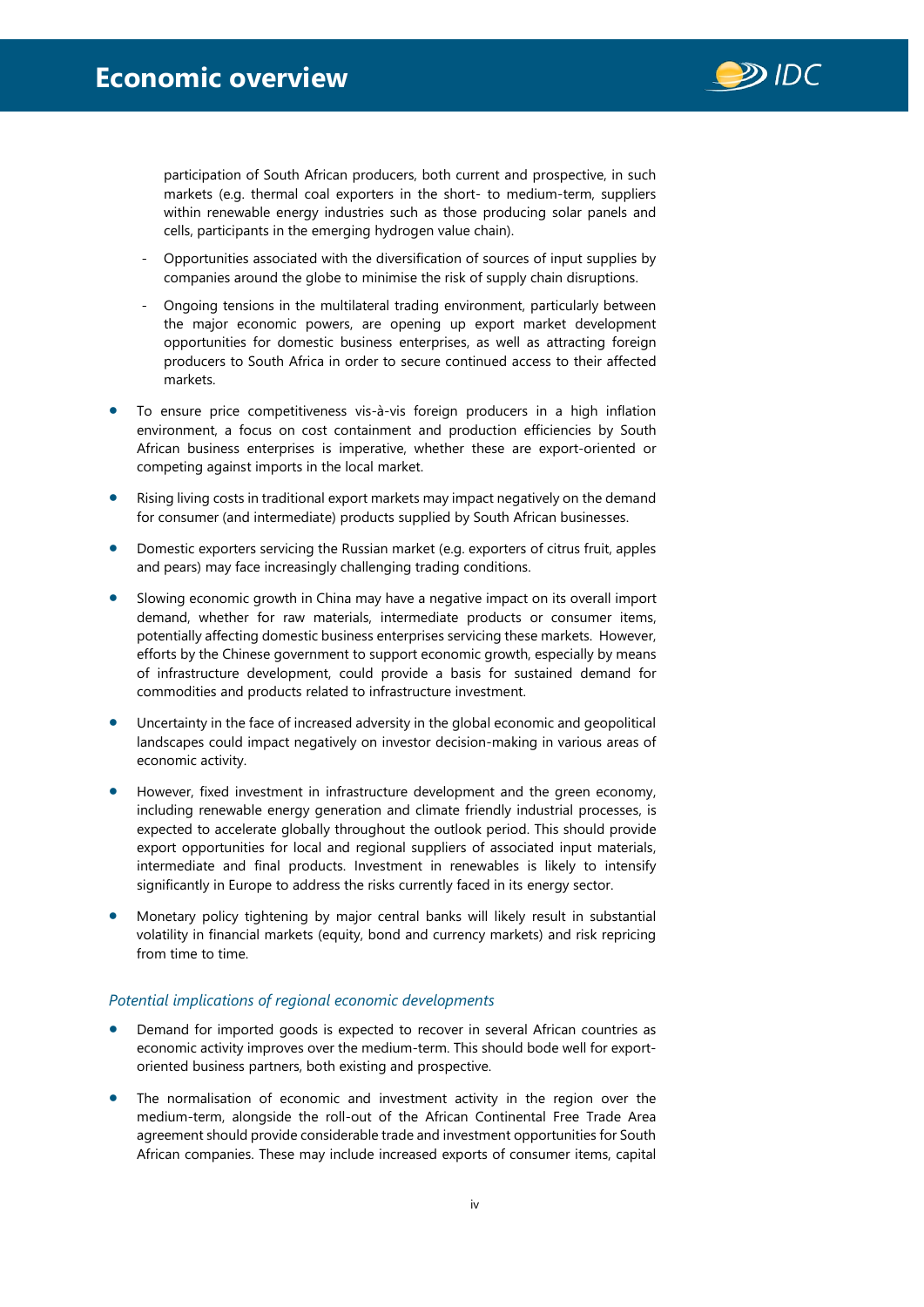

goods, as well as input materials linked to infrastructure development across the continent.

- Local companies may benefit from investment opportunities associated with crossborder supply/value chain development.
- Considering the region's remarkable potential for renewable energy and abundant mineral resource endowments that are key for the green transition (including copper, cobalt, platinum, nickel, alumina and rare-earth minerals), investment opportunities associated with the development of the global green economy are likely to arise for several African countries.

# *Potential implications of domestic economic developments*

- A higher inflation and interest rate environment is likely to affect domestic consumption spending negatively. Companies that rely on the local consumer market may thus face relatively difficult trading conditions in the short-term. A gradual recovery is, however, expected over the medium-term.
- Facing significantly higher input costs in the months ahead, many business enterprises may struggle to pass the additional cost burden on to their own customers. This will likely result in a profit margin squeeze and, in several instances, financial difficulties.
- Additional interest rate hikes in 2022 and 2023 will raise the cost of borrowings for business enterprises, possibly impacting on the repayment ability of those that already are in a relatively stressed financial position, as well as on demand for debt funding for fixed investment purposes as companies reconsider the potential returns on, and the timing of their investment plans.
- Fixed investment activity may be somewhat limited in several segments of the domestic manufacturing sector in the near to short-term, considering the challenges they currently face. Nonetheless, a gradual improvement in manufacturing activity is expected over the next few years on the back of progressively improving demand both locally and regionally, potentially translating into capital spending of an expansionary nature.
- Investment activity is expected to increase in the exploration and extraction of mineral commodities facing positive prospects, including those associated with infrastructure development and the green economy, and, in certain instances, their beneficiation.
- Operating conditions in agricultural value chains are being adversely affected by the reduced availability and significantly higher prices of fertilisers in global markets due to the Russia-Ukraine conflict and export restrictions in China, as well as by rising costs of inputs such as fuel, wheat and edible oils, among others.
- Agricultural value chains will, however, continue to present a range of development and investment opportunities both in their primary production and processing segments. Similarly, investment opportunities are likely to be found in the supply of inputs to agricultural value chains, including fertilisers, pesticides, machinery and equipment, packaging materials, etc.
- Structural reforms and infrastructure development plans are opening up investment opportunities in the energy, transport and logistics, telecommunications and water infrastructure sectors. Progress is already being made on a number of fronts, such as the renewed roll-out of renewable energy infrastructure, embedded electricity generation (private sector), proceeding with the unbundling of Eskom, providing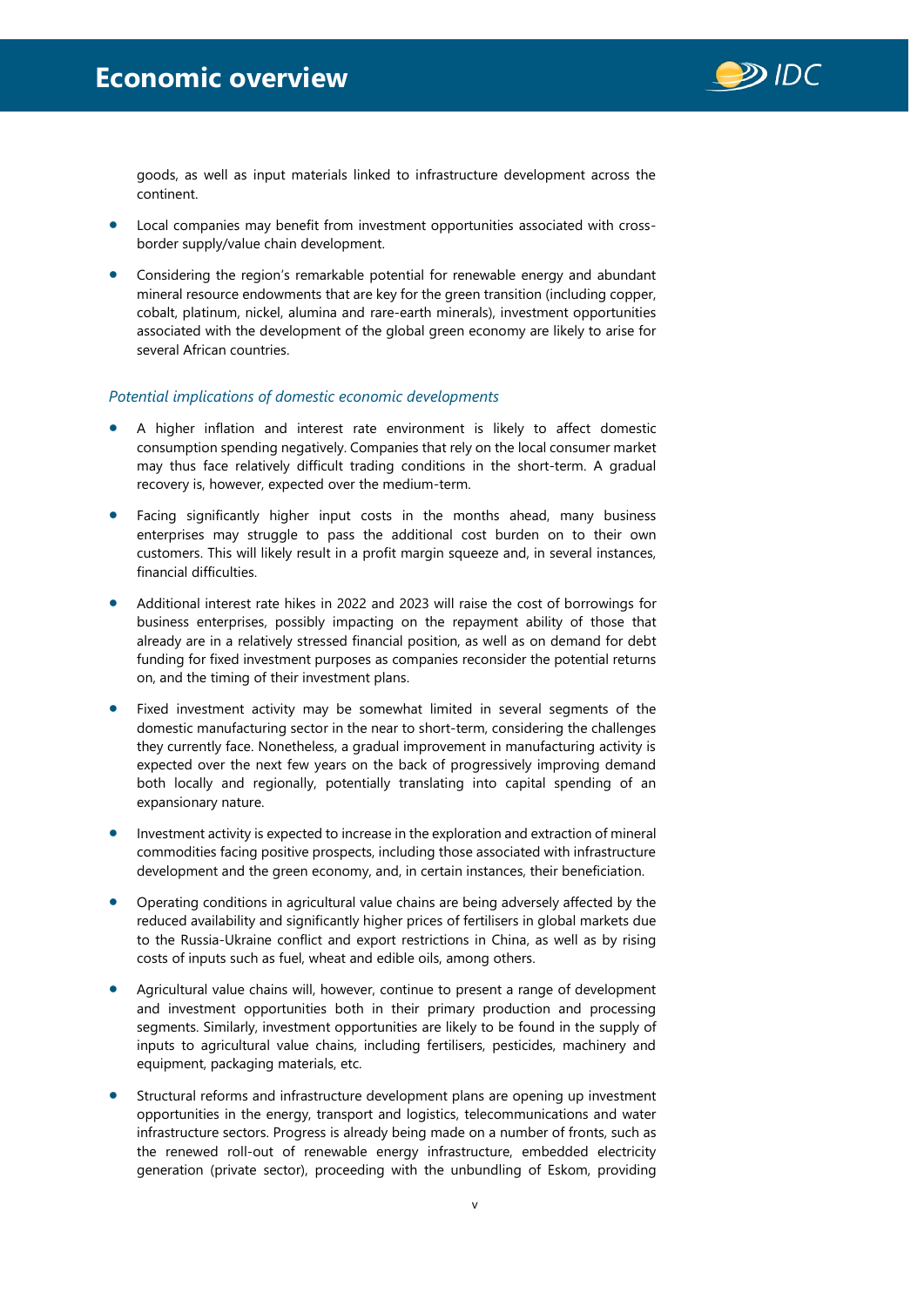

opportunities for private sector participation in some of Transnet's operations, and the allocation of broadband spectrum.

Fixed investment activity of an expansionary or greenfield nature should gain momentum over the medium-term as economic conditions generally improve, existing production capacity in South Africa's industrial sectors is increasingly utilised, and emerging business opportunities across a number of primary, secondary and tertiary sector activities attract investor interest.

#### Development / investment opportunities to be found in:

- Opportunities associated with the implementation of several masterplans
- Renewable energy generation and the localisation of related components'  $\mathbf{r}$ manufacturing
- Other energy sector opportunities (embedded generation, energy efficiency)
- Green economy opportunities (fuel cells, battery storage, green hydrogen, waste  $\bullet$ beneficiation, waste recycling, etc.)
- Localisation opportunities (dependent on public sector coordination)
- Increased integration of SA manufacturing in global supply chains (e.g. auto parts)
- Agriculture and agro-processing
- Commodities related to infrastructure developments and the green economy (e.g. copper, cobalt, platinum, nickel, aluminium)
- Water infrastructure
- Telecommunications sector
- Digital economy and other 4IR opportunities
- Advancing regional economic integration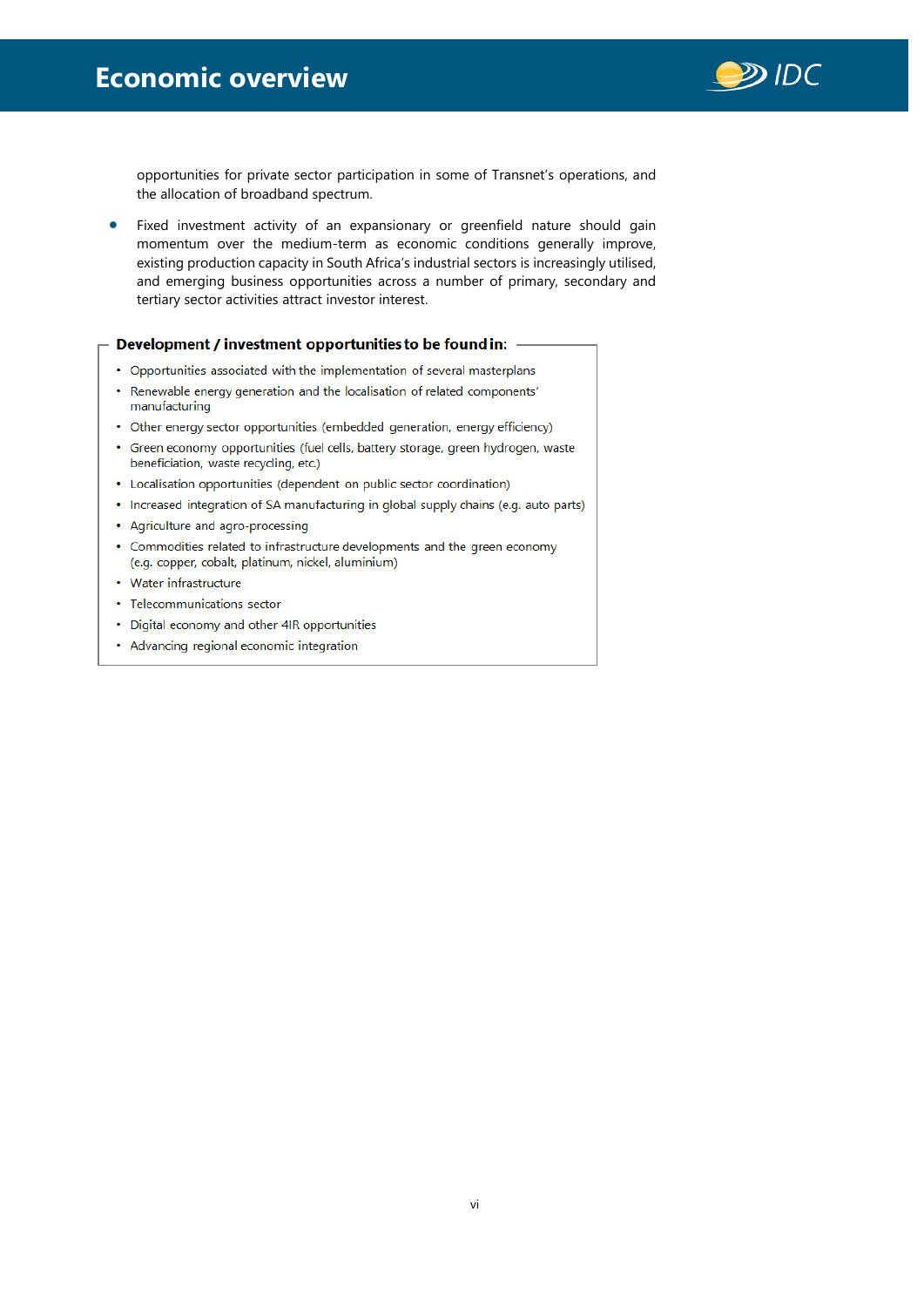

# <span id="page-7-0"></span>**Global economy slowing amid significant challenges**

Strong headwinds are constraining the world economy's growth prospects. Key amongst these are excessively high and persistent inflationary pressures worldwide and the consequential shift from a planned gradual normalisation of monetary policy by major central banks towards more aggressive tightening; the far-reaching adverse implications of the military conflict between Russia and the Ukraine since February; as well as the impact of China's zero-Covid policy and associated restrictions on global supply chains and an already slowing Chinese economy.

The world economy's expansion momentum is thus slowing visibly.

### <span id="page-7-1"></span>*Extraordinarily high inflationary pressures*

Inflationary pressures have intensified significantly as supply-side constraints in the global economy coincided with strengthening demand as Covid-19 related restrictions eased and pent-up demand was supported by significant fiscal support, especially in advanced economies. The surge in demand placed further strain on stretched supply chains that had been disrupted by lockdown measures adopted since the start of the pandemic.

More recently, supply-chain disruptions were exacerbated by shortages of key commodities such as crude oil, wheat and fertilisers, among others, due to ongoing military conflict in the Ukraine and the sanctions imposed on Russia. The resultant demand-supply imbalances in global markets have been resulting in extraordinarily high rates of increase in the prices of a wide range of products and services.

In the US, consumer inflation reached 8.5% in March 2022, the highest rate since January 1982, driven by significant increases in fuel, housing and food costs. However, it moderated slightly to 8.3% in April. In the Eurozone, the consumer price index (CPI) increased by 7.5% over the year to April, the highest level since the index was first published in 1996. In the UK, inflation measured 6.2% in March, the highest since 1992. Japan's inflation rate of 1.2% in March 2022 was comparatively low notwithstanding the significant price pressures being experienced around the globe. Nevertheless, it was at its highest level since October 2018. In China, consumer inflation has also remained relatively contained from a global perspective, measuring 2.1% in April. South Africa's CPI, in turn, increased by 5.9% over the year to March 2022, slightly below market expectations.

World inflation is thus expected to be significantly higher in 2022. At 7.4% according to the International Monetary Fund's latest projections, this would be highest level in 26 years.





*Global economy facing serious headwinds that are constraining its growth momentum*

*Inflation outcomes at multidecade highs in various countries/regions.*

Source: IDC, compiled using OECD data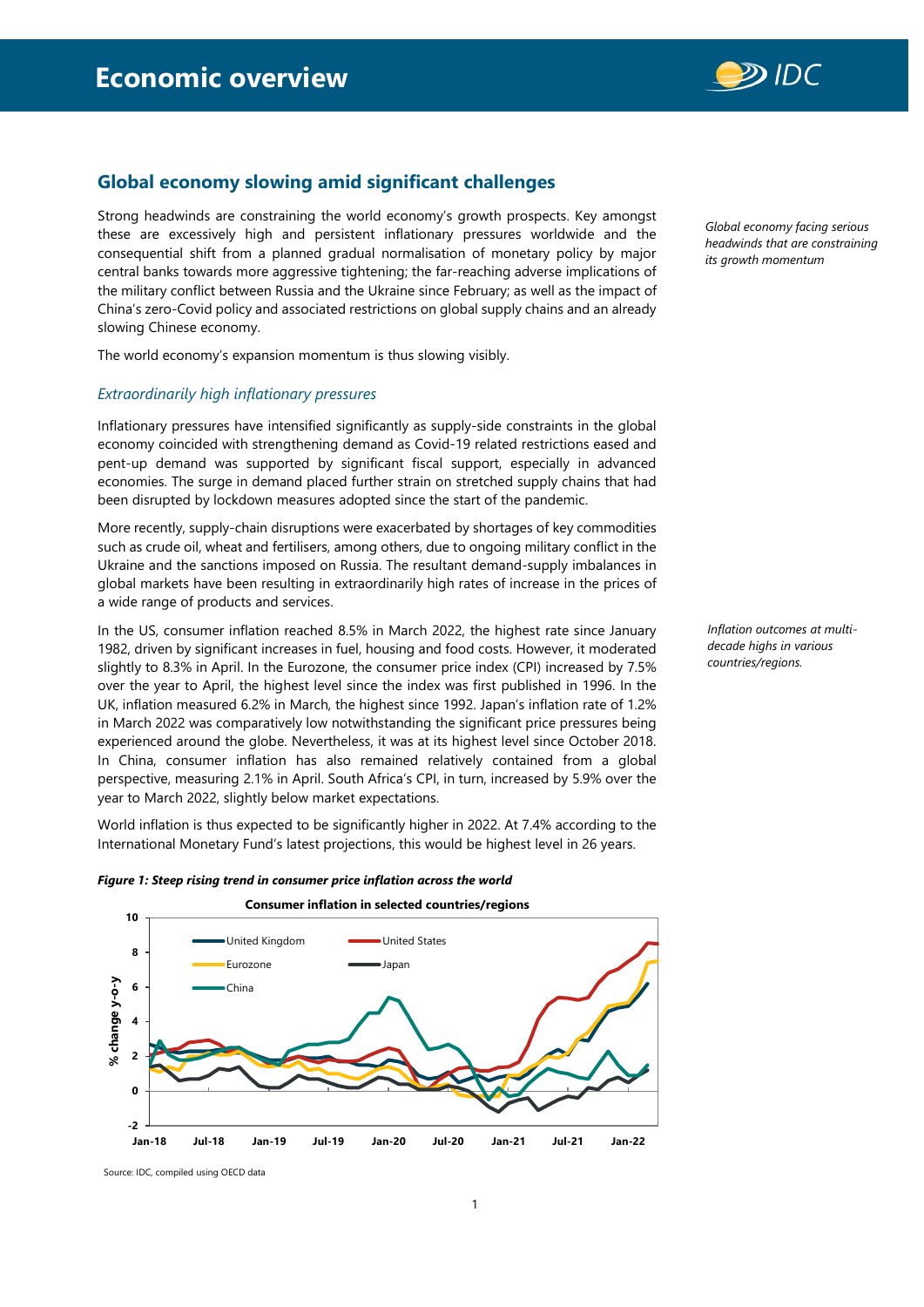

# <span id="page-8-0"></span>*Significantly tighter monetary policy is on the cards*

Multi-decade high rates of inflation in most advanced economies have prompted their central banks to withdraw the monetary stimulus provided in response to the Covid-19 pandemic (also known as quantitative easing), and to start raising policy rates.

In the US, the Federal Reserve (Fed) ended its bond purchasing programme and has raised interest rates by 75 basis points (bps) thus far. Its chairperson, Jerome Powell, has indicated that US interest rates will continue rising, hinting at additional 50 bps hikes at each of the Fed's June and July meetings. Further increases have also been pencilled-in afterwards, with financial markets pricing in a Fed funds rate of close to 3% by the end of 2022, from 1% at present. The IDC expects policy rates in the US to be raised by an additional 150 bps over the remainder of 2022, reaching the 2.50% level.

The Bank of England (BoE) started raising interest rates earlier than the US Fed, with a cumulative increase of 100 bps to date. In contrast, the European Central Bank (ECB) is still busy tapering down its monetary policy support and is anticipated to implement its first interest rate increase in July 2022. The Bank of Japan, in turn, has indicated that it does not anticipate changes in its policy rate in light of a persistently low inflation environment in Japan. In stark contrast to the monetary policy action of central banks in advanced economies, the People's Bank of China (PBoC) has been providing support to the economy through a range of measures, most notably a reduction in the cash reserves requirements.

Strong growth and low unemployment rates in the US and UK provide scope for the respective central banks to tighten monetary policy significantly, although fears of ensuing recessionary conditions have been emerging. The ECB's efforts to control inflation in the Eurozone will be complicated by weakening economic conditions even in the absence of monetary policy tightening. This raises the risk of a serious economic contraction should the ECB raise interest rates significantly. The US Fed, ECB and BoE will have to walk a fine line between efforts to bring inflation under control by tightening monetary policy and pushing their respective economies into a recession.





2008 |2009 |2010 |2011 |2012 |2013 |2014 |2015 |2016 |2017 |2018 |2019 |2020 |2021 |2022

Source: IDC, compiled using, Federal Reserve, ECB, BOE and BOJ data

#### <span id="page-8-1"></span>*The Russia – Ukraine conflict is having serious economic repercussions*

The ongoing military conflict between Russia and the Ukraine presents an important source of disruption, risk and uncertainty for the world economy in 2022 and beyond.

Russia and the Ukraine are very important suppliers of several commodities in global markets. Russia is a major exporter of crude oil, natural gas and coal among the energy *Major central banks tightening monetary policy to regain control over inflation*

*Efforts to contain inflation could result in recessionary conditions in certain economies*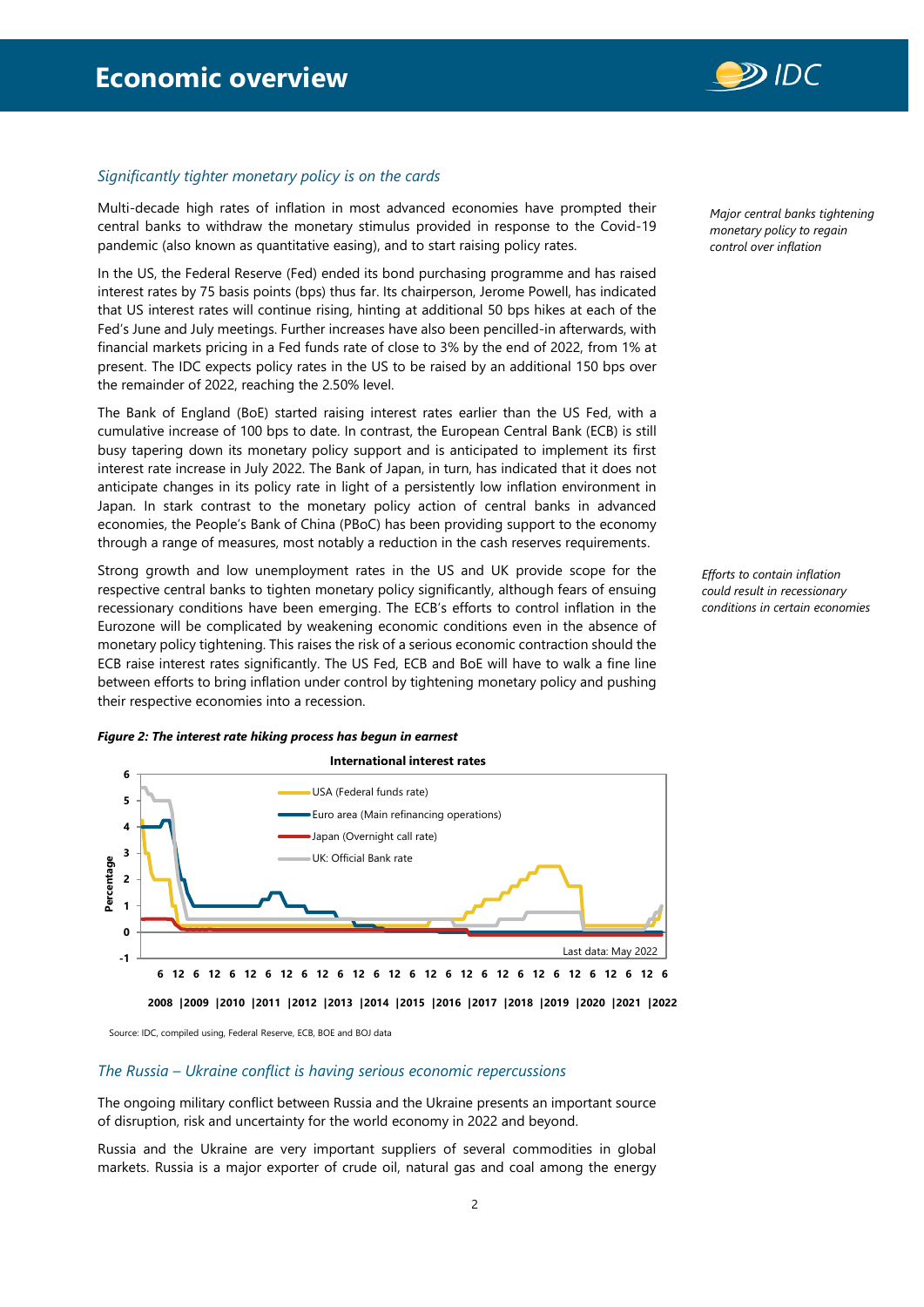# **Economic overview**



commodities, as well as of palladium, high-grade nickel and iron ore within the industrial commodities grouping. It is also the world's leading exporter of nitrogen-based fertilisers and a major producer and exporter of wheat and maize. The Ukraine, in turn, is an important producer of wheat, maize, barley and seed (edible) oils on the agricultural front, and a significant producer of coal and iron ore.



#### *Figure 3: Russia is a major player in global commodity markets*

Sources: J P Morgan, Food and Agriculture Organization, International Fertilizer Association

The protracted nature of this war, the impact of the sanctions imposed on Russia and the severity of the damage being inflicted on production systems in the Ukraine are not only resulting in sharply lower levels of economic activity in both countries but are also affecting the global economy at large.

The transmission channels include disruptions in the supply of crucial products exported by Russia and the Ukraine and the concomitant impacts on supply chains, production activity, volumes traded and prices in global energy, industrial and agricultural commodity markets; the feed-through to producer and consumer inflation, in the process affecting spending by households and business enterprises; the adverse effects on sentiment levels and the performance of financial markets, including equity, bond and currency markets.

# <span id="page-9-0"></span>*Economic slowdown in China, further disruptions to global supply chains*

The Chinese government has set the growth target for the economy at 5.5% for 2022. However, renewed waves of Covid-19 infections and the consequent reimposition of mobility restrictions under a zero-Covid policy, alongside efforts to rein in the debt levels of China's property sector, are making it increasingly unlikely that this target can be met.

The central bank is thus expected to continue rolling out support measures, especially since inflation remains at low levels. Moreover, expectations are that further fiscal support will be unveiled, particularly targeting infrastructure investments in an effort to support the economy's performance. However, the positive impacts of such assistance may be eroded if the hard lockdowns affecting a significant number of large cities, most notably Shanghai, persist over a prolonged period and/or are extended to other cities.

The impact of lockdowns is being reflected in weaker consumption spending by households and in lower production activity, including goods destined for export markets. By implication, they are also exacerbating the challenges already faced in numerous supply chains, with further detrimental impacts on prices and global production.

*China's zero-covid policy is hampering economic activity*

*Global supply chains facing renewed strain as production activity is constrained in China*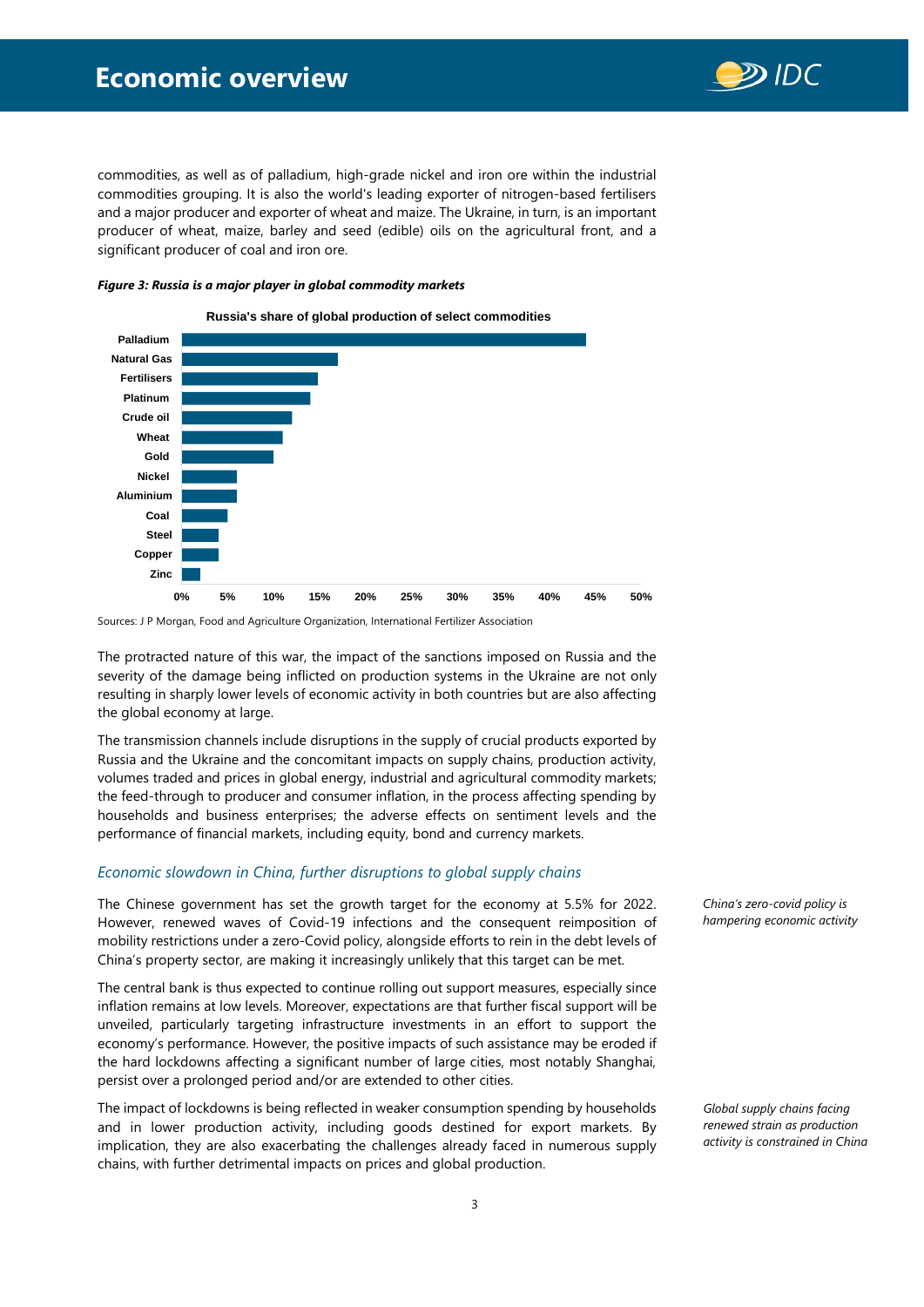



*Figure 4: A slowing Chinese economy poses major implications for world trade* 

# <span id="page-10-0"></span>*Growth prospects for the world economy have been significantly curtailed*

In light of recent developments, the IMF lowered its forecasts for global economic growth to 3.6% in 2022, from the 4.4% projected in January.

A substantial downward revision was made to the growth projections for the Eurozone, which is being significantly affected by the war in the Ukraine and the sanctions imposed on Russia. The bloc's economy is now expected to grow by 2.8% in 2022, compared to 3.9% previously. The UK's growth rate has been lowered by 1 percentage point to 3.7%, while that of Japan was reduced to 2.4%, a decline of 0.9 of a percentage point. The adjustment to the forecast US growth was relatively smaller at 0.3 percentage points, to 3.7%.

The IMF projects a 4.4% expansion in China in 2022, well below its government's target of 5.5%. The Russian economy is expected to contract by 8.5% as sanctions take a toll on its performance, while the Brazilian economy is anticipated to grow marginally (+0.8%).



*Figure 5: Lower expansion momentum now expected for the world economy*

Source: IDC, compiled using IMF data

Risks to the global economic outlook remain tilted to the downside. These include the possibility of a further escalation of geopolitical conflicts, the prevalence of very high rates of inflation over a protracted period, aggressive monetary policy in major economies resulting in recessionary conditions, debt sustainability risks, excessive financial market instability, and the possible emergence of new variants of Covid-19 with a degree of resistance to existing vaccines.

*Downside risks to global growth abound* 

*Projections for global economic growth lowered substantially*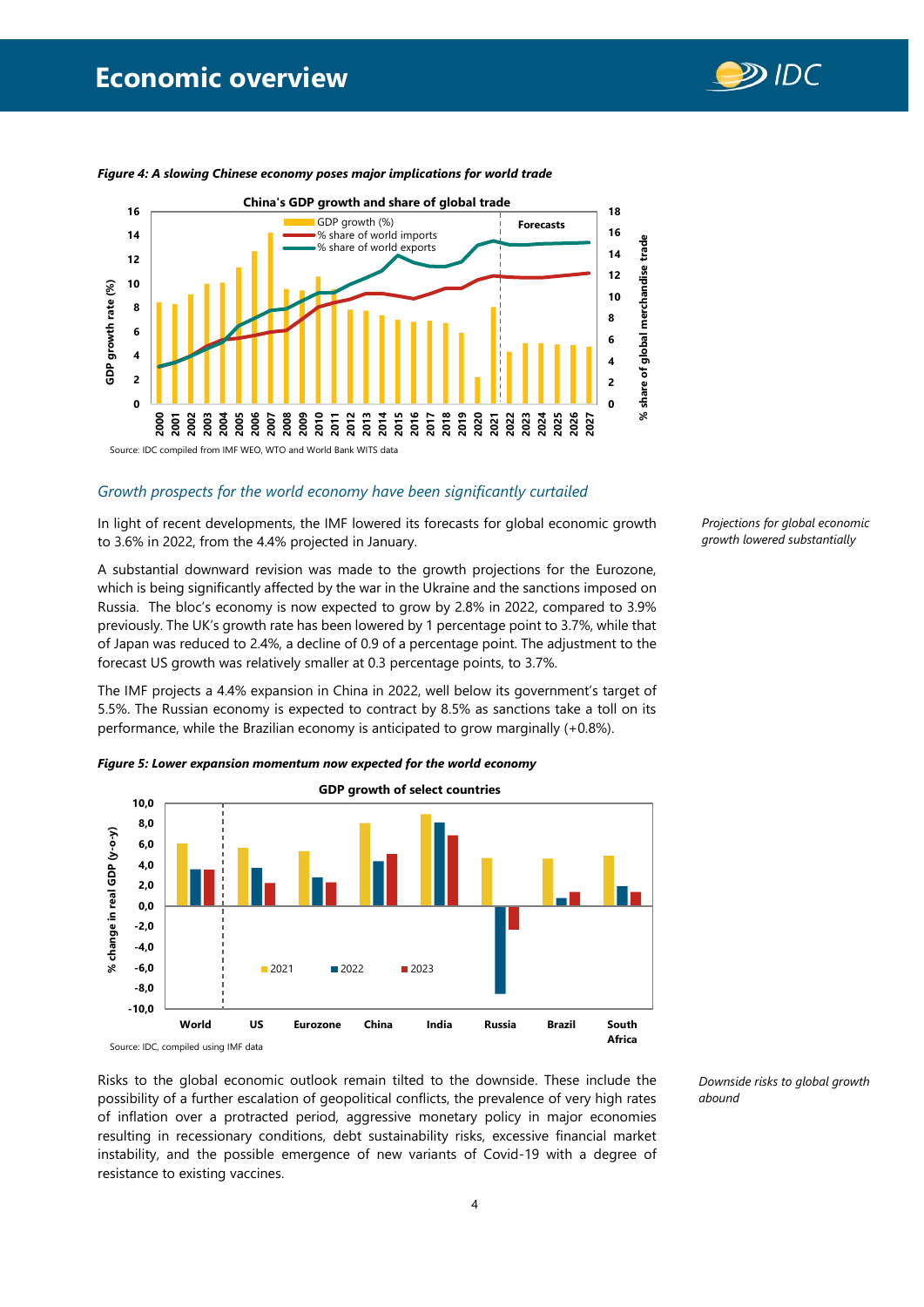

# <span id="page-11-0"></span>**Industrial commodities: Supply disruption risks lift prices**

Prices of industrial commodities ascended to historical peaks earlier in the year despite a confluence of downside risks on the demand side. While deteriorating prospects for global growth, partly due to constrained production activity in China, would have normally precipitated a steep correction in commodity prices, supply disruption risks at the onset of the Russia-Ukraine war and the subsequent imposition of sanctions against Russia fuelled prices across the commodities complex. The Bloomberg industrial commodities index has risen more than 20% since the start of the year.

The impact of potential supply disruptions on the commodities complex has been particularly pronounced in the energy markets, given Russia's relative weight in the supply of crude oil (around 11% of global supply), natural gas (45% of the EU's liquefied natural gas supply) and thermal coal. Market scarcity premia consequently propelled prices to historical highs in early March. Supply-demand balances in these energy markets had already been constrained by the dearth of capital investment prior to the Russia-Ukraine conflict, largely due to the decarbonisation mandates and ESG-led capital allocation strategies of financial institutions and investors.

#### *Figure 6: Heightened instability across the commodities complex*



Higher energy costs are expected to filter through into increased production costs across industrial commodity value chains, placing upward pressure on prices. Furthermore, market price volatility is expected to persist in the months ahead in commodity segments where Russia yields a dominant or weighty supply position. Besides energy commodities, these include precious metals (platinum group metals and gold) as well as battery minerals, since Russia yields a dominant position in the supply of battery-grade nickel, a critical input for energy storage technologies.

On the other hand, the likelihood of relatively aggressive monetary policy tightening in most advanced economies, alongside slowing growth in China, represent material downside risks for industrial commodities, at least in the near- to short-term. However, some respite could emanate from the Chinese authorities' promises for the re-enactment of large-scale, commodity-intensive and growth supportive infrastructure investments.

Overall, the short-term outlook for industrial commodity markets remains uncertain, with the risks skewed to the upside over the medium-term. The outlook for brent crude oil, a leading indicator of future price developments in commodity markets, is highly dependent on the outcome of a potential EU embargo on Russian supply. Such an embargo would likely take the global crude oil market into structural deficit, fuelling prices above recent cyclical peaks.

*Elevated energy prices raising production costs across the industrial commodities complex*

*The Russia-Ukraine conflict lifted commodity prices despite a weaker outlook for the world economy*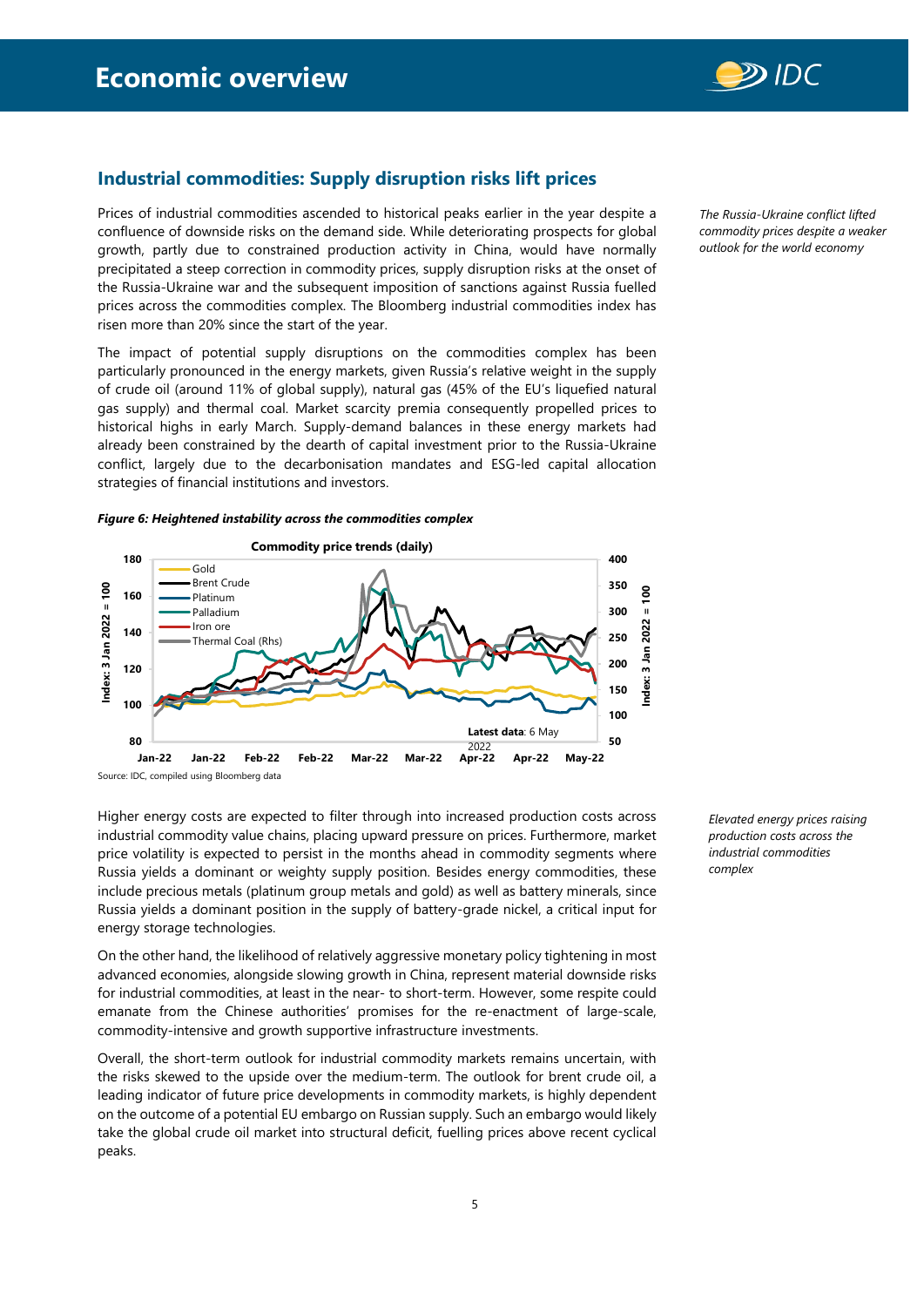

Price dynamics in the PGMs market are likely to be influenced by Russian supply risks, the world economy's slowing expansion momentum and continuing supply chain disruptions in global automotive value chains. In the longer term, however, incremental increases in industrial demand for platinum, which is expected to benefit from the developing global hydrogen economy, augur well for future prices.

Base metals, including copper, aluminium and a suite of battery mineral commodities are expected to benefit from rising industrial consumption intensity globally. Price volatility is, however, expected in the copper market in the shorter term due to the on-streaming of new global refined metal capacity over the next two years.

Commodities associated with the steel value chain, including iron ore and manganese, will be impacted by deteriorating business conditions globally and continuing ESG-related constraints in steel production in China. The ramping up of Vale's production and seaborne export volumes will also pose downside risks for iron ore prices.

# <span id="page-12-0"></span>**Recent developments in and outlook for sub-Saharan Africa**

The economic recovery process in Sub-Saharan Africa (SSA) is facing headwinds of both an external and domestic nature, with GDP growth expected to ebb somewhat.

Following the upward revision of the region's economic growth outcome for 2021 to 4.5% (previously estimated by the IMF at 4.0%), the pace of expansion is expected to moderate to 3.8% in 2022. Various factors, including the anticipated slowdown in the world economy and consequently weaker external demand (especially from China, Europe and the US), the net impact of the Russia-Ukraine conflict, higher inflation and tighter monetary policy, continuing supply chain disruptions and persistent Covid-19 effects, underpin this growth projection.

The expected slowdown in economic activity in some of SSA's key trading partners (indicated in Figure 7 below) may result in reduced demand for the region's exports. The performance of commodity exporting economies will be particularly affected by the slowing expansion momentum in China.

# *Figure 7: Slower growth in key global markets is likely to affect the region's external trade*



**SSA's export & import trade with its key trading partners in the rest of the world** 

Source: IDC, compiled using UNCTAD data

*SSA's GDP growth for 2021 revised upwards to 4.5%* 

*Regional economic growth expected to decelerate in 2022 but to remain relatively strong at a projected 3.8%*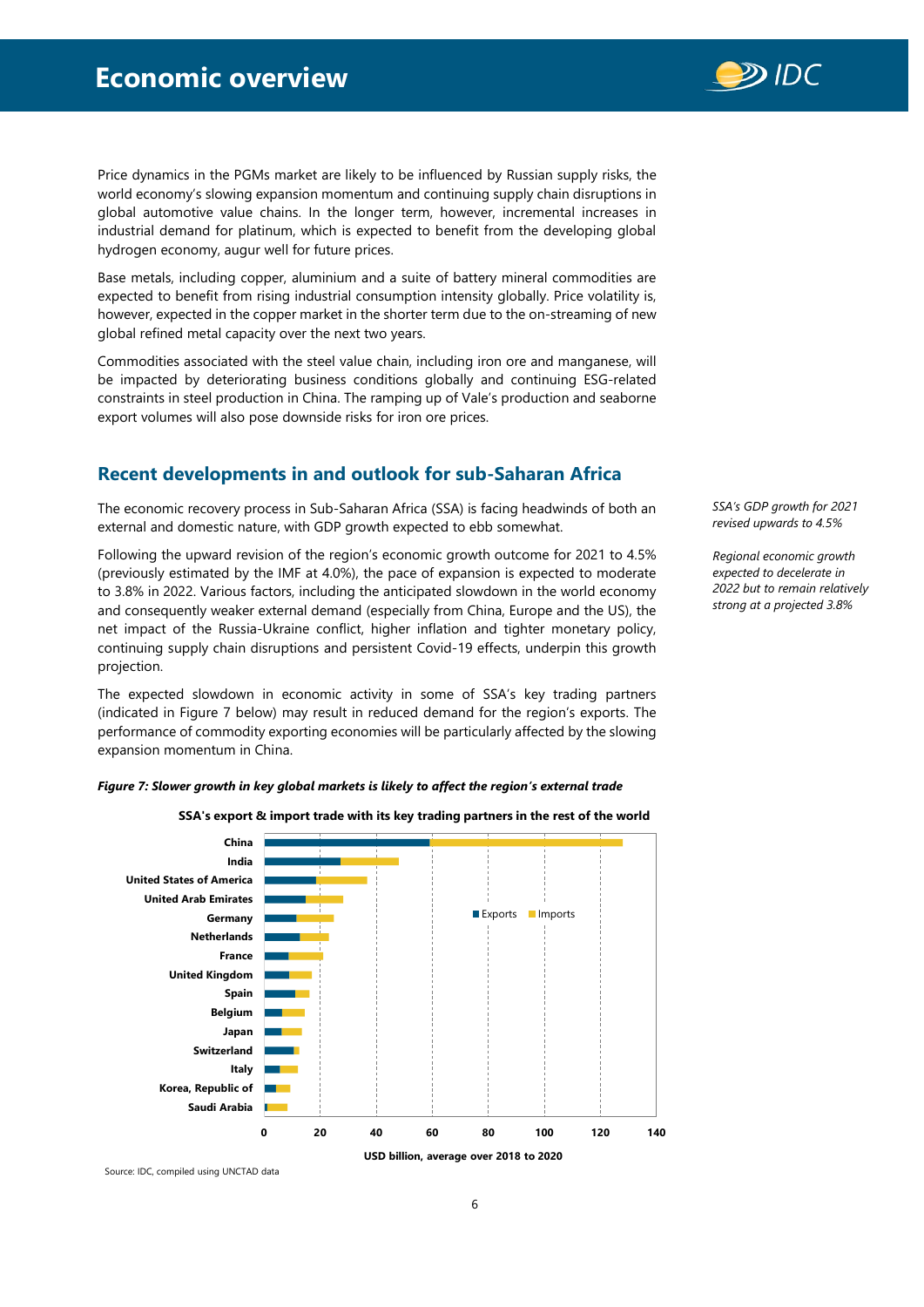

Although the region's oil producers are likely to benefit from high crude prices and increased demand (for oil produced outside of Russia), both non-resource-intensive and resource-intensive economies in SSA will be adversely affected by elevated inflation. Higher energy and agricultural commodity prices have added to inflationary pressures and increased food security concerns across the region.

Several countries do not have the fiscal means to soften the adverse impact of the abovementioned developments on their economies, while tightening financial conditions in global markets will place further strain on already constrained public finances and potentially raise public debt levels. More than 50% of low-income countries in SSA are already in debt stress or facing higher risks of debt distress.

Sub-Saharan Africa's economy is forecast to post growth rates of around 4% over the medium term, but these will vary significantly across countries. The relatively higher growth projections from 2023 onwards will rely on improved global conditions as most current shocks subside, including the continued easing of Covid-19 related restrictions.



*Figure 8: Economic growth momentum likely to weaken for most SSA countries in 2022*

Source: IDC, compiled using International Monetary Fund data and forecasts

Ever-present risks to the region's macroeconomic outlook include fiscal constraints, elevated public debt levels, low Covid-19 vaccination rates, growing political and military tensions in parts of the region, climate-related shocks (which are becoming more frequent and severe) and shocks emanating from the global economy.

Given the region's persistent vulnerabilities to external shocks, an ambitious reform agenda is necessary to strengthen its resilience and raise its growth potential. In its latest regional outlook report, the IMF suggests a number of policy priorities in this regard, including the promotion of economic diversification, the development of new industrial capabilities and accelerated implementation of the African Continental Free Trade Area to enhance deeper regional integration and facilitate the development of regional supply chains.

The use of more innovative financing mechanisms to boost investment in the region and the channelling of capital spending towards climate change adaptation and mitigation projects are also deemed to be particularly important. Considering its remarkable potential for renewable energy generation and an enormous endowment of mineral resources that are key for the green transition, the region presents unparalleled investment opportunities.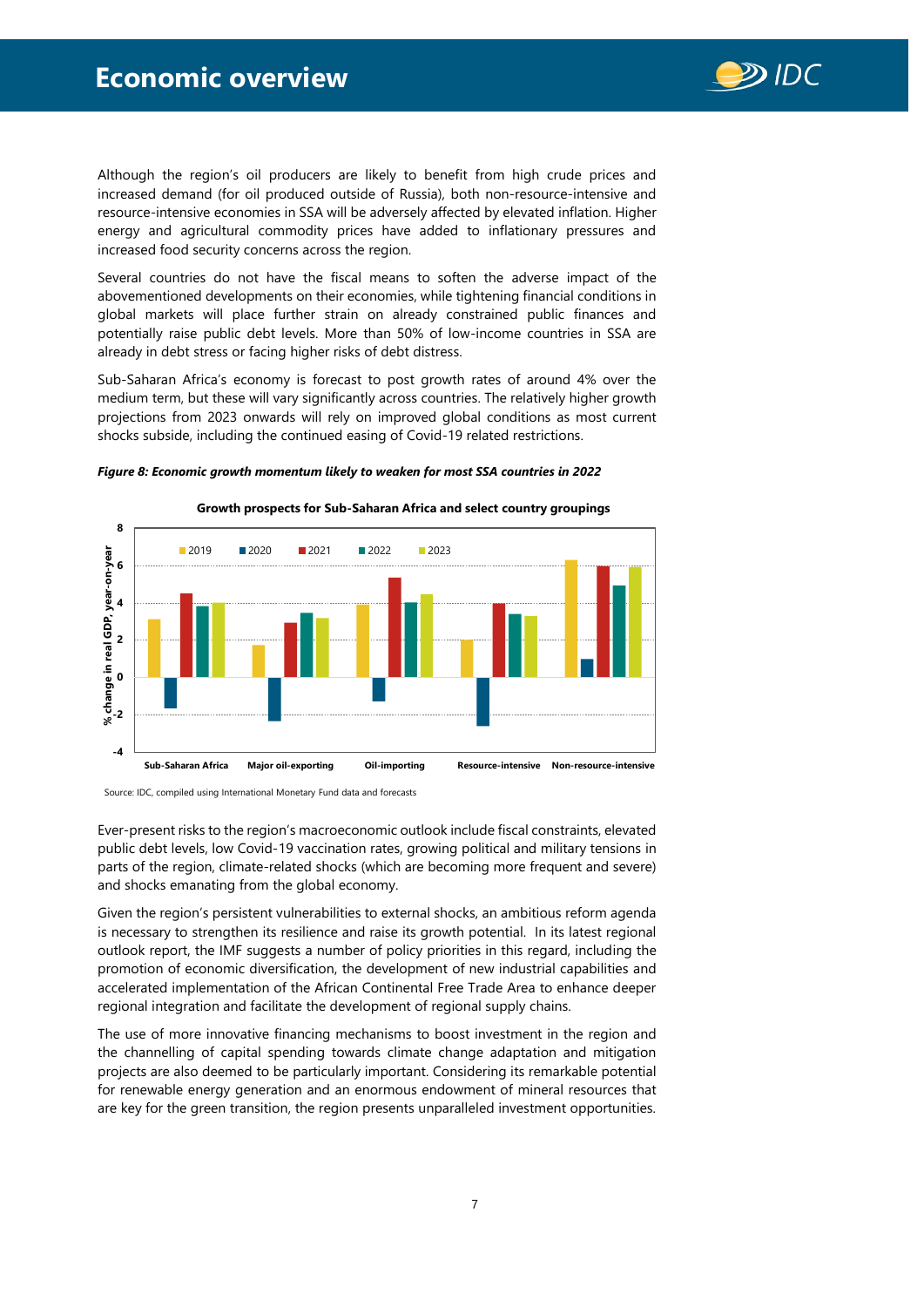

# <span id="page-14-0"></span>**South African economy under renewed pressure, gradual recovery anticipated**

### <span id="page-14-1"></span>*Economic environment worsened*

Recent adverse developments in the world's economic and geopolitical landscapes have been affecting the domestic economic environment. The principal contributing factors include the impact of persistently high and still rising global inflation on domestic prices; the implications of monetary policy tightening for local interest rates; the repercussions of the Russia-Ukraine war and associated sanctions on the world economy's performance; a slowing Chinese economy and further supply-chain disruptions due to Covid-19 restrictions; and excessive volatility in financial markets.

On the domestic front, several factors continue hampering the economy's growth performance, including frequent loadshedding; transport and logistics constraints; rising production costs, particularly freight, electricity and fuel costs, among others; increased competition from foreign producers both in local and external markets; delays in the rollout of much-needed infrastructure projects; and shortages of input products due to global supply chain challenges. As a result, confidence levels remain low among households, business enterprises and investors, hindering economic activity.

#### <span id="page-14-2"></span>*Inflation and interest rates*

Consumer price inflation in South Africa has been on a steep upward trend in recent months, measuring 5.9% (year-on-year) in March 2022, the highest in 6 years and just under the upper band of the SA Reserve Bank's target range. Inflationary pressures have, however, been largely of a cost-push nature. Sharply higher international crude oil prices, exacerbated by the military conflict between Russia and the Ukraine, have played a major role in this regard. Despite relatively favourable ZAR/USD exchange rate movements and a degree of support from the State (a R1.50 per litre reduction of the general fuel levy over the period 6 April 2022 to 31 May 2022), the domestic petrol price was sharply higher. Rising food prices and electricity tariffs contributed further to the worsening inflation trajectory.

# *Figure 9: Rising inflation leading to more aggressive hikes in interest rates*



Source: IDC, compiled using Stats SA and SARB data

Producer price inflation (PPI) for final manufactured goods rose sharply to 11.9% in March 2022, the highest rate of increase in more than a decade, while the prices of intermediate manufactured goods were up by an extraordinary 19.3% and 18.6% (year-on-year) in February and March, respectively. Such developments at the producer level are likely to filter through to some extent to consumer prices. Considering recent developments with respect

*Economic conditions have worsened, with several factors at play*

*Inflation on a rising trend and likely to result in more aggressive monetary policy action*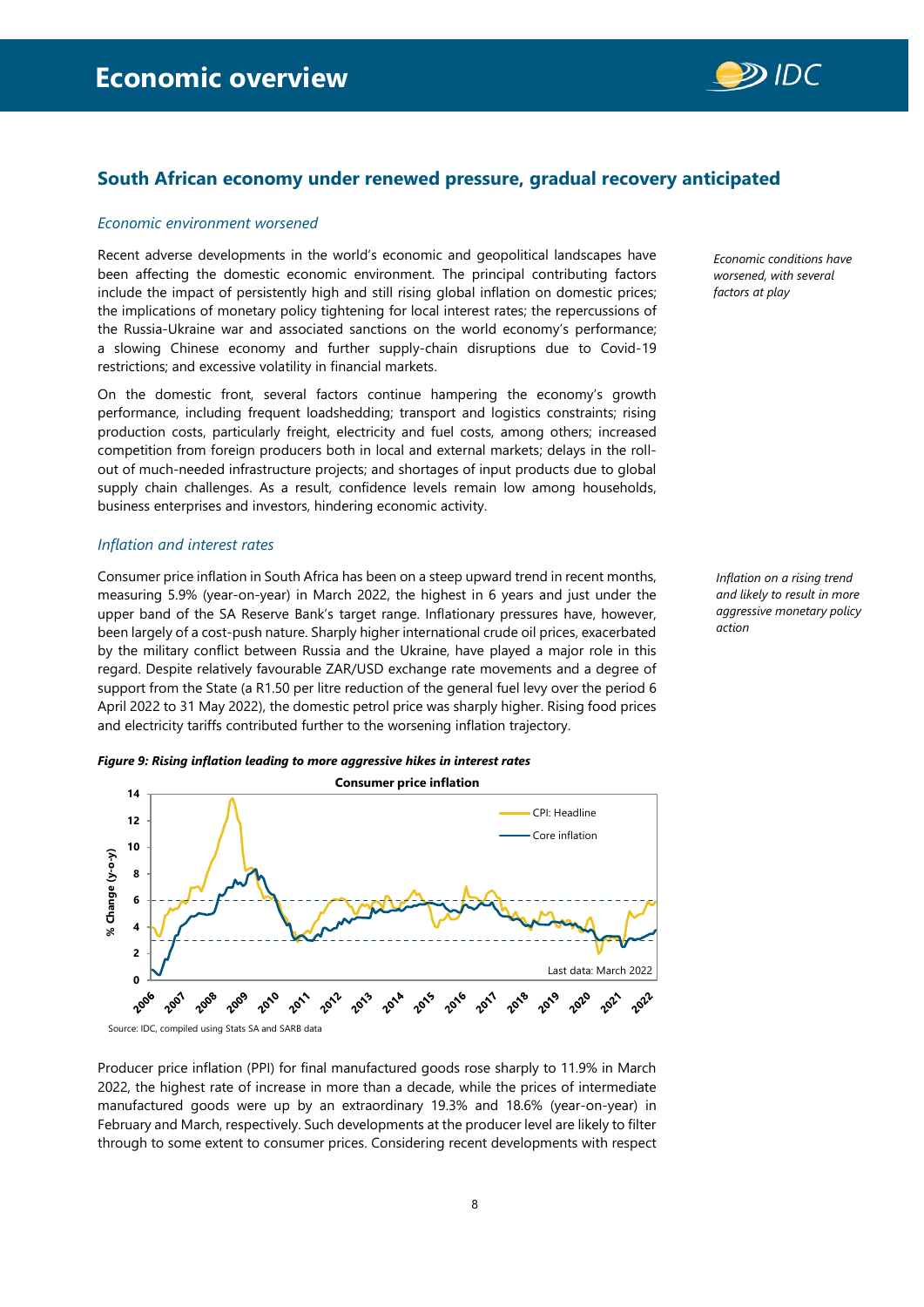

to several commodity prices, including crude oil, wheat and fertilisers, the outlook for domestic inflation has worsened considerably.

Against this background, the Monetary Policy Committee (MPC) is expected to tighten monetary policy more aggressively in the near- to short-term, as is the case elsewhere in the globe. The repurchase (repo) rate hiking cycle started in November 2021 with an increase of 25 basis points (bps), which was followed by two further hikes of 25 bps each in January and March 2022. The repo rate currently stands at 4.25% and the prime lending rate at 7.75%. The MPC is expected to raise the repo rate by an additional 100 bps over the remainder of 2022 (on top of the 50 bps hike announced on 19 May, which was in line with IDC forecasts) and by a further 25 bps in 2023, taking it to a level of 6.0% by year-end.

### <span id="page-15-0"></span>*Sectoral performances*

Despite the significant recovery of the South African economy in 2021, with GDP rebounding by 4.9% from a 6.4% contraction in 2020, the growth momentum in unlikely to be sustained in light of the concerning developments in the global economy discussed earlier in this report as well as several home-grown challenges.

Recent trends in high frequency data for key economic indicators such as mining and manufacturing production, the manufacturing purchasing managers' index, retail and wholesale trade sales, electricity supply, as well as sentiment indices, attest to a challenging business and consumer environment. Furthermore, the downside risks are on the rise.

**Manufacturing** activity recorded a significant recovery in 2021. The sector's GDP increased by 6.6% in real terms (-12.3% in 2020) and rose further in the first quarter of 2022. Nevertheless, the level of output for the sector as a whole remained well below prepandemic levels, with numerous sub-sectors still struggling to record higher output on a sustained basis. The sector is facing numerous challenges which are affecting production and investment activity.

Manufacturing production recorded a relatively strong up-tick (+4.6%, quarter-on-quarter) in the first quarter of 2022. This was underpinned by robust growth in the sub-sectors producing transport equipment (+10.6%), chemicals, rubber and plastics (+7.6%), base metals and machinery (+5.7%), food and beverages (+5%), as well as electrical machinery (+3.6%), among others.

*Economy's recent growth momentum unlikely to be sustained in the shorter term* 

*Manufacturing output has rebounded but remains below pre-pandemic levels*





Source: IDC, compiled using Stats SA data

However, lower output was recorded in sub-sectors such as wood and paper (-4.1%), furniture (-0.5%) and "other manufacturing" (-2.1%). The upward trend in manufacturing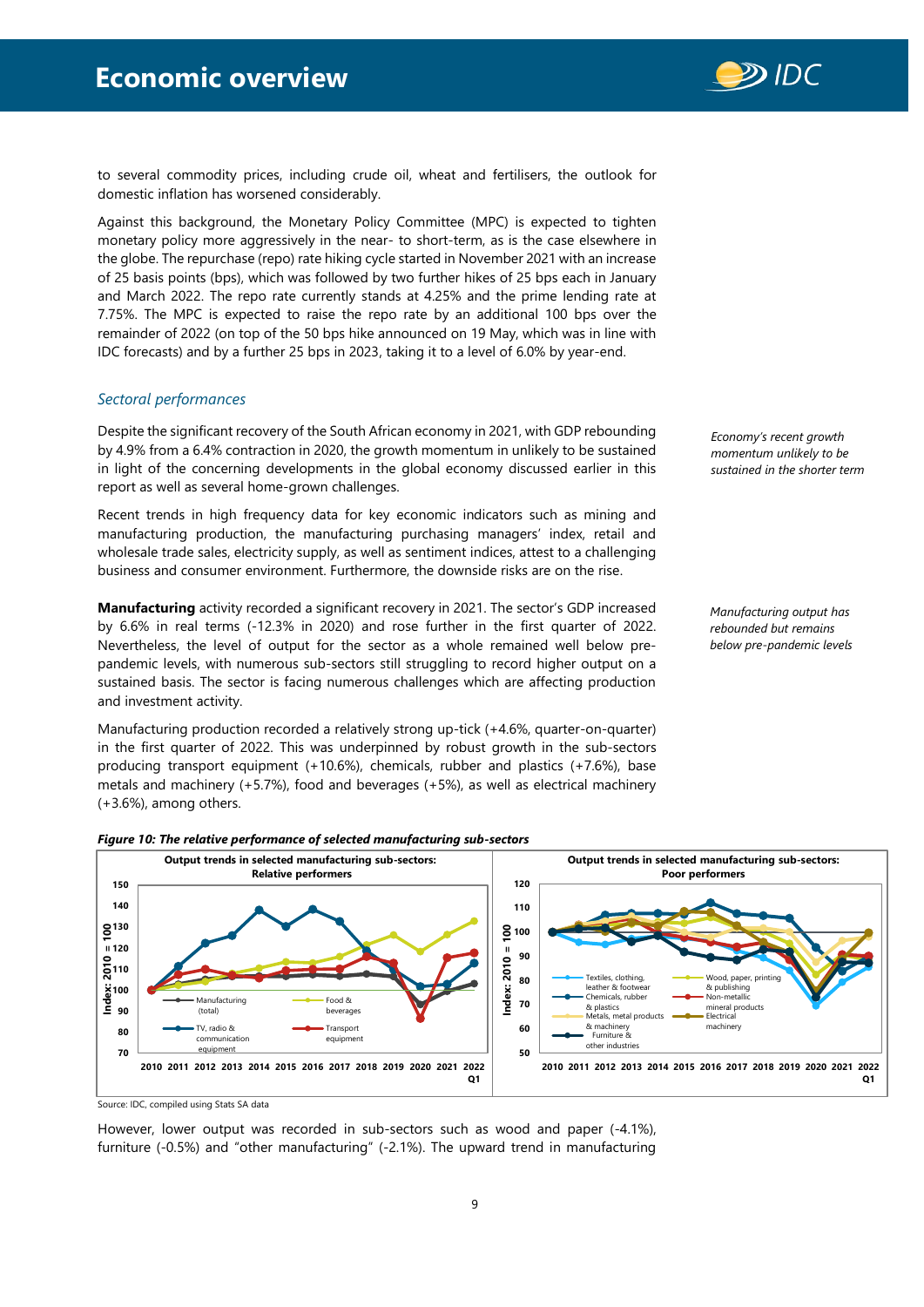

output may, however, be short-lived, considering the challenging operating and trading environment at present.

The ABSA purchasing manager's index (PMI) decreased sharply to 50.7 index points in April 2022, from 60.0 in March. This reflected the impact of the devastating floods in KwaZulu-Natal during April, the fallout from the Russia-Ukraine war and the weakening expansion momentum in China. Manufacturers also reported a sharp decline in export sales due to the temporary closure of the Durban harbour and the logistical challenges caused by the floods.

Furthermore, substantially higher prices for imported petroleum products, among others, since the start of the war in the Ukraine have been having adverse production cost implications for local manufacturers, who continue finding it difficult to pass the burden on to consumers in a subdued domestic environment. In addition, the significant downside risks posed by adverse geopolitical developments on the world economy's growth are of concern for export-oriented manufacturers.

#### *Manufacturing's declining share of GDP*

*The share of manufacturing in world GDP has declined significantly over the decades. The downward trend has been particularly pronounced in South Africa, with the sector's share of national GDP falling from a peak of 26.4% to GDP in 1981 to 13.1% in 2021. This is well below the ratios recorded for China (26.2%), the Eastern and South-Eastern Asian region (24.3%) as well as the middle-income developing economies (16.0%).* 



*Figure 11: Relative contributions to GDP of manufacturing sector for select regions* 

Several challenges continue to affect the performance of South Africa's manufacturing sector in general, including:

- Relatively weak demand conditions, particularly in the domestic economy.
- Electricity supply challenges (availability, reliability).
- Transport and logistics constraints (rail transportation, ports).
- Rising production costs, including freight, electricity, fuel and other input costs.
- Strong competition from foreign producers both in local and external markets.
- Illegal imports affecting certain segments within manufacturing.
- Shortages of certain input products largely due to global supply chain challenges.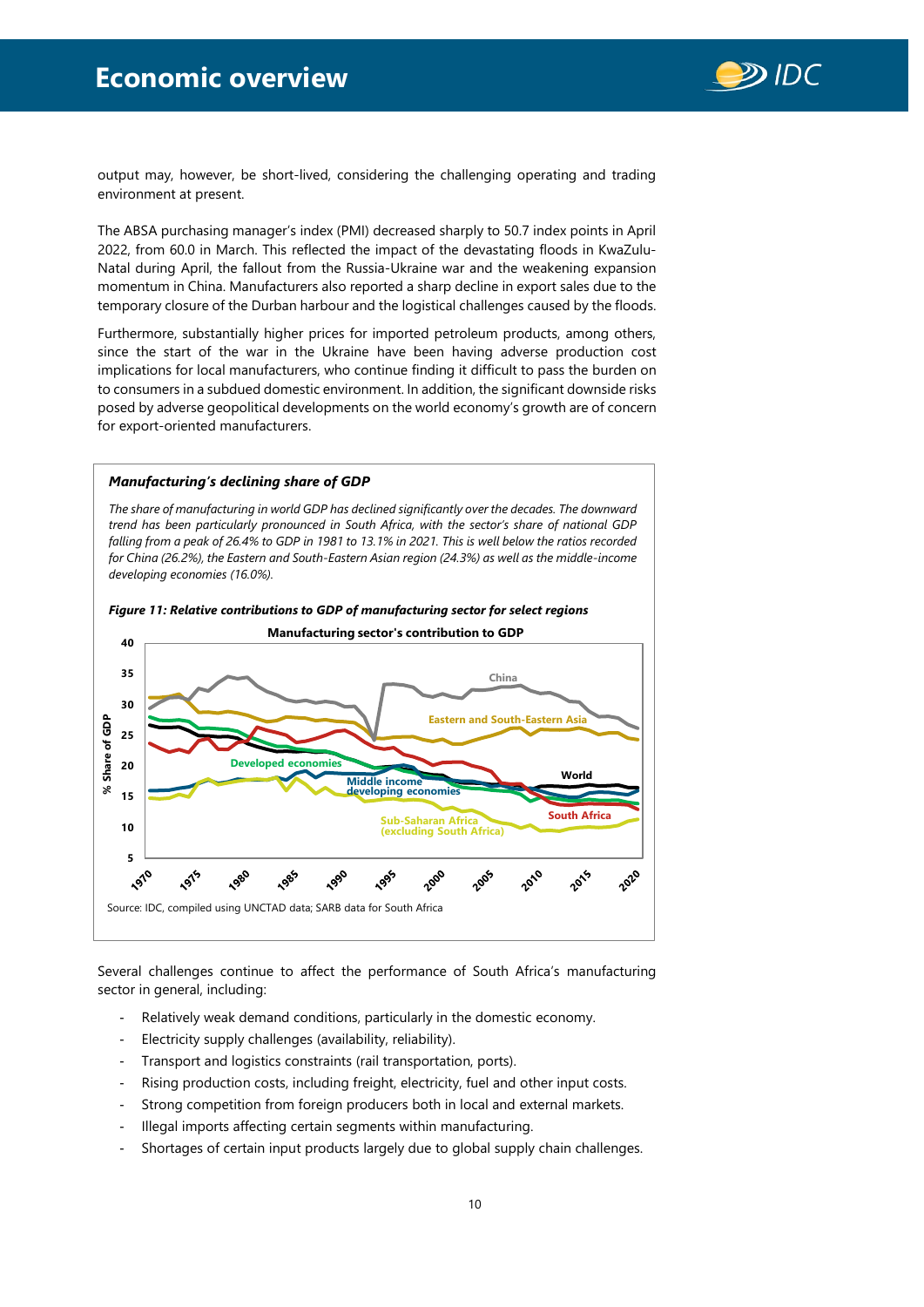

- Insufficient investment in new technologies to maintain and/or enhance competitiveness.
- Low business confidence in a challenging operating and trading environment.

**Mining** output recovered by 12.1% in 2021, from the sharp 10.4% decline in 2020, with production volumes stabilising at pre-pandemic levels. However, the sector's performance did not mirror the steep rise in commodity prices. Furthermore, the strong recovery momentum could not be sustained at the start of 2022, for overall mining output dipped again in the first quarter.

The sector was particularly affected by loadshedding, transport and logistical challenges, as well as industrial action in some of its segments. Regulatory processes also remain a hindrance to much needed investment in exploration and self-generation of electricity by mining companies.

Overall mining output fell by 1.5%, quarter-on-quarter, in the first quarter of 2022. Steep declines were recorded in the mining of iron ore (-12.2%), PGMs (-11.8%) and gold (-7.1%). The output of the coal and manganese mining sub-sectors, on the other hand, increased by 6.5% and 12.7%, respectively, on a quarterly basis. Iron ore production was adversely affected by challenging operating conditions experienced by Kumba Iron Ore, including high rainfall and issues with the availability of equipment due to continued supply shortages of certain spare parts. In addition, export volumes were impacted by transport and logistical constraints.

*Mining activity constrained by loadshedding and transport and logistics challenges, among other factors*





Source: IDC, compiled using Stats SA data

Despite lower mining production in the first quarter of the year, the nominal value of total mining sales rose by a further 6.5% (quarter-on-quarter), supported by higher market prices as the Russia-Ukraine conflict unfolded. This followed a 40% increase in 2021.

The war may have limited direct consequences on the volume of South Africa's minerals commodity trade due to the limited economic ties with Russia. Possible export gains may, however, arise in the coal, platinum and iron ore segments should South Africa replace some of Russia's supply share in specific global markets.

The indirect ramifications, however, provide cause for concern. Excessive volatility in commodity prices, while being tentatively beneficial for revenue generation by the mining sector, also bears longer term risks as steep increases in prices provide an incentive for previously mothballed production capacity elsewhere in the world to resume operations.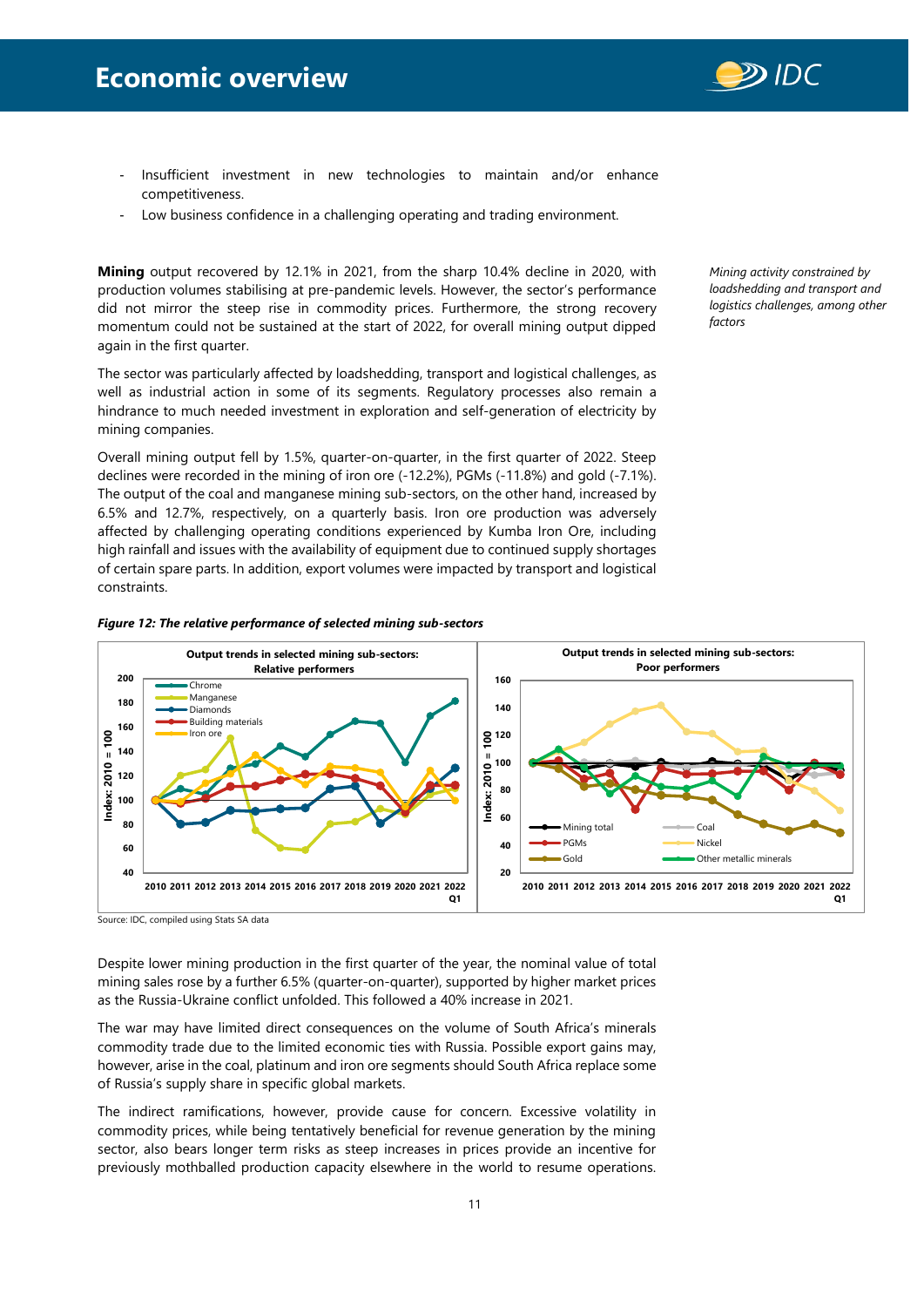# **Economic overview**



The risk that an influx of global mine supplies could precipitate sharp price corrections across the commodities complex in ensuing periods also complicates production planning in the mining industry, with potentially adverse implications for investor sentiment.

# *Mining sector recapturing some of its lost share of national GDP*

*South Africa's mining sector has faced significant challenges over the years, with lower output having been recorded on an annual basis in six out of the past ten years. Nonetheless, higher commodity prices supported overall mining and mineral sales, thus underpinning a rising relative contribution of the mining sector to national GDP over the past 25 years.* 

*By 2021, the mining sector accounted for 8.6% of overall GDP (at current basic prices), compared to 5.1% in 2004 and 4.6% in 1997.*



**Agriculture** production has been remarkably resilient since the onset of the Covid-19 pandemic. Agriculture was in fact the fastest growing sector (a 13.4% increase in its GDP) in the economy in 2020 and the second-fastest (+8.3%) in 2021.

2022 will, however, likely mark a break from two years of solid growth, mainly due to an expected reduction in the summer crop harvest and high base effects. The heavy rains experienced at the start of the 2022 production season threatened certain crops, with various production areas experiencing visible damage. Although expected to be lower than in the 2020/21 production season, harvest sizes are still likely to exceed their long-term average. The third production estimates of the Crop Estimates Committee (CEC) indicate that summer crop production could decline by 7.2% in 2022 to about 17.84 million tons, with the commercial maize crop projected to be 9.8% lower than in 2021.

The ongoing military conflict between Russia and the Ukraine presents an important source of risk and uncertainty for the agriculture sector in 2022 and beyond. Russia and Ukraine are very important suppliers of several commodities in global markets. Russia is the world's leading exporter of nitrogen-based fertilisers (14% of global exports), a major producer and exporter of wheat and maize, as well as a major exporter of petroleum products and gas.

Sharply higher fertiliser prices will affect agricultural production costs in South Africa to a major extent. Moreover, potential shortages of fertilisers and/or input materials in world markets may compromise their availability domestically and, by implication, affect output levels in a range of agricultural segments. Such developments will tend to aggravate inflationary pressures and impact significantly on the affordability of staple food products for the most vulnerable segments of the population.

*Agriculture sector's performance in 2022 unlikely to match those of the past two years*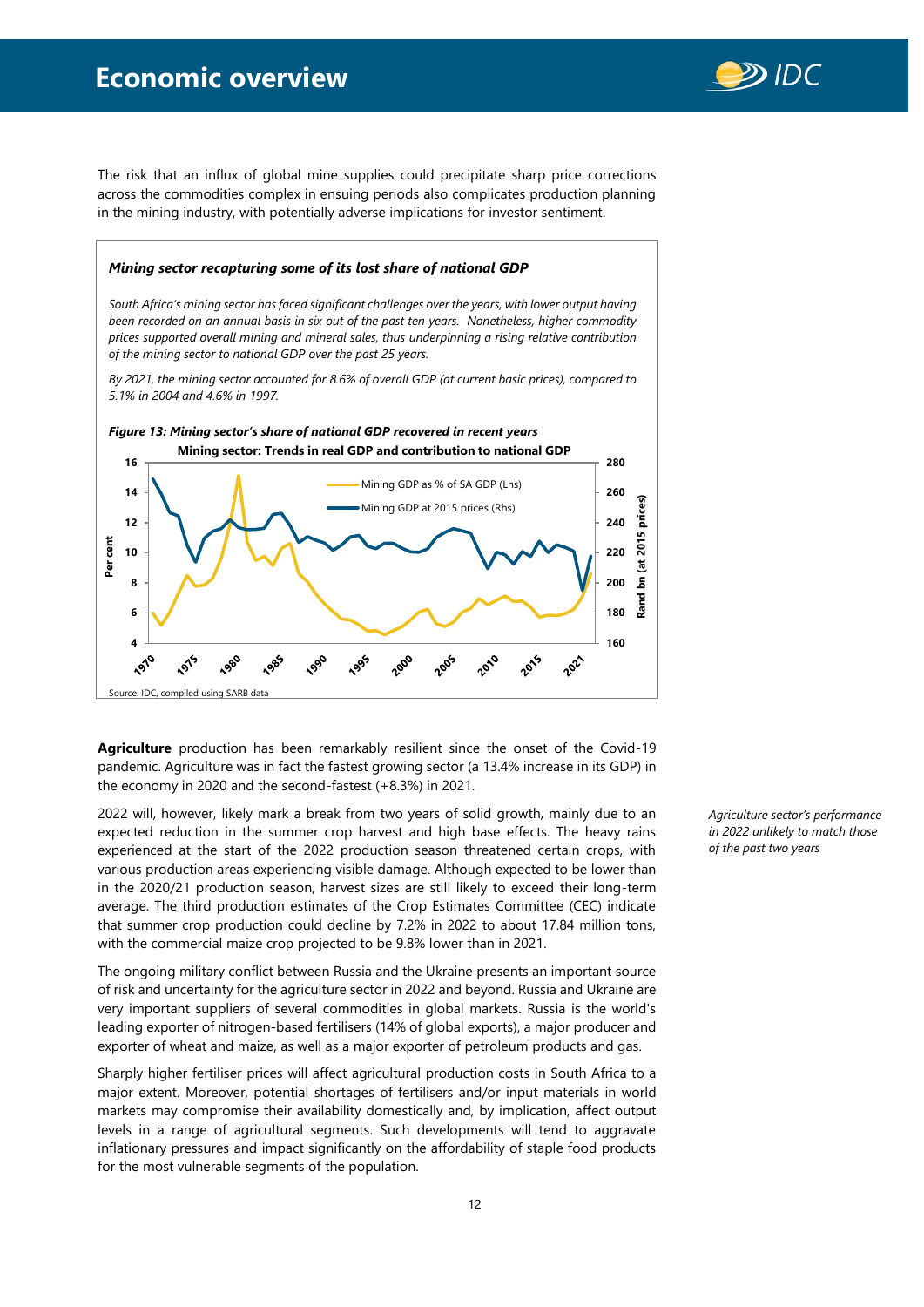

Although Russia is the world's largest wheat exporter, it is the source of only 7.1% of South Africa total wheat imports, which emanate mainly from Australia (30.5%), Lithuania (23.3%) and Latvia (16.2%). Ukraine, in turn, is an important producer of wheat, maize, barley and seed (edible) oils to world markets. The ongoing conflict and the associated imposition of sanctions on Russia have been restricting the availability of these commodities in world markets and raising prices, including those of key inputs such as fertilisers and fuel. Challenges in the fertiliser market have been exacerbated by export restrictions in China, the world's second largest exporter of fertilisers (12% of global exports). Input costs in the domestic agriculture sector have consequently been increasing sharply.

The export performance of specific segments of the domestic agriculture sector will also be adversely affected by the ongoing Russia-Ukraine war. South Africa exports about 7.0% of its citrus production and 9.3% of its apples and pears (in value terms) to Russia, with this country in fact being the second-largest external market for locally produced apples and pears. Given the significance of the Russian market to South African fruit producers, the rerouting of volumes to other export markets and the domestic market could result in downward pressure on prices, affecting export earnings and farming incomes. This will likely have negative implications for the 2022/23 season and the general performance of the agriculture sector in 2023.

# <span id="page-19-0"></span>*Employment creation lagging the economic recovery*

Despite the economic recovery in 2021, the South African economy was unable to meaningfully reduce its extremely high unemployment levels, with many companies remaining in a difficult financial position and/or are hesitant to employ additional staff under current operating and trading conditions.

In the fourth quarter of 2021, substantial job losses (formal and informal sector combined) were reported in the following sectors of the economy on a year-on-year basis: community and social services (-286 500); manufacturing (-174 200); and retail and wholesale trade (-167 500).

By the end of 2021, the economy employed about 1.9 million fewer people compared to pre-pandemic levels. Approximately 7.9 million people did not have a job in the final quarter of the year and the unemployment rate increased to 35.3%. Amongst the youth (ages between 15 and 24 years) the unemployment rate stood at a staggering 66.5%.



*the economic recovery, with unemployment at record highs*

*Employment creation lagging*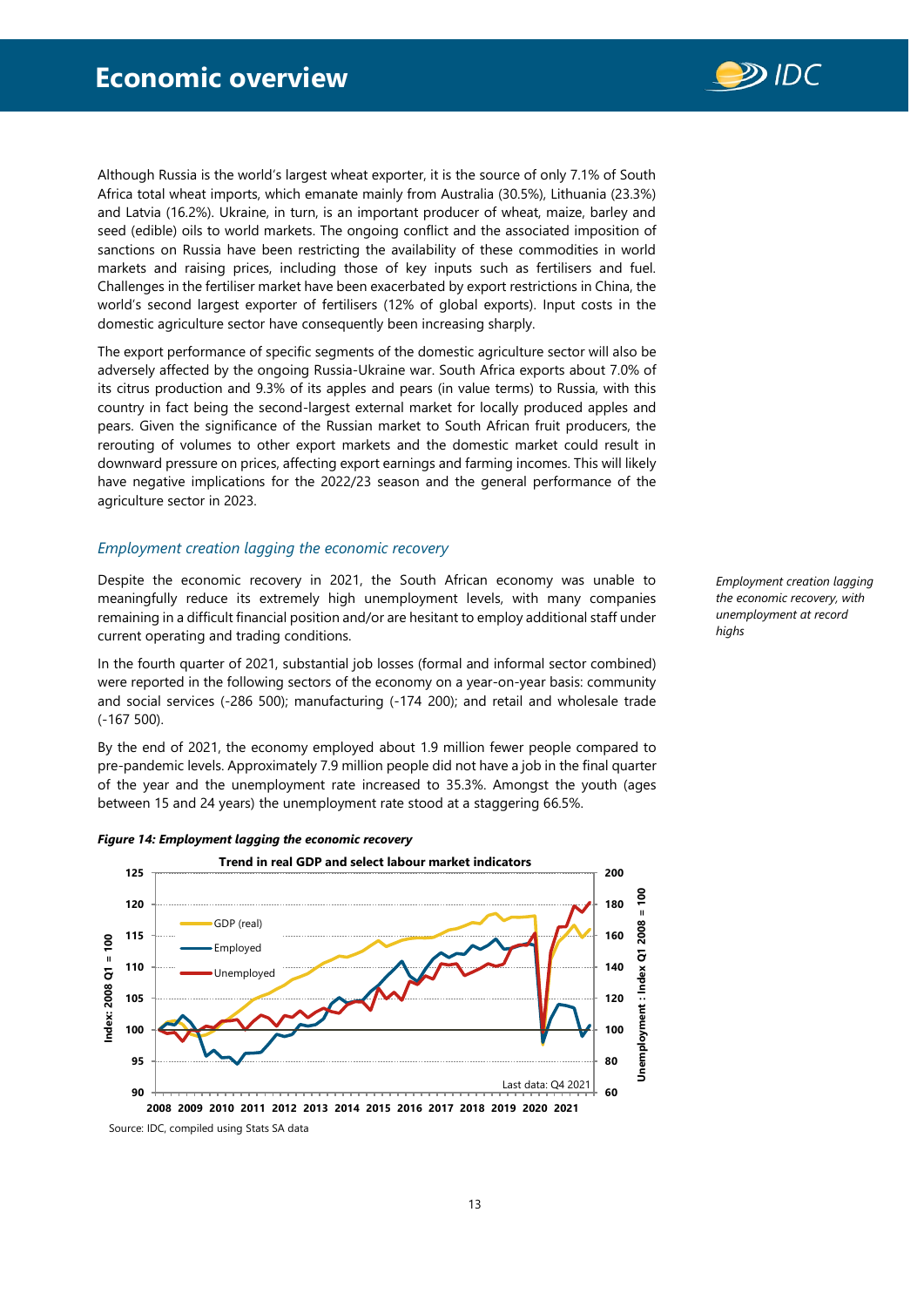

The unemployment rate is expected to remain at elevated levels for some time and may even rise further over the next couple of years before some moderation ensues. This poses major challenges for government as it strives to address the widespread poverty and inequality still prevailing in South Africa.

# <span id="page-20-0"></span>*Growth outlook*

The domestic economy remains on a challenging recovery path. It faces a modest growth outlook unless binding constraints to growth are effectively addressed.

Real GDP growth of 2.0% is projected for 2022 (previously 2.2%), potentially decelerating to 1.8% in 2023, as a weaker pace of economic expansion globally, rising inflation and higher interest rates domestically, as well as increased uncertainty due to adverse developments in the global arena take a toll on South Africa's export performance, domestic consumption spending and fixed investment activity.

Real GDP growth is projected to average 2.3% per year over the period 2022 to 2027, with a gradually faster growth momentum anticipated towards the latter part of the outlook horizon. This is premised on the assumption that the necessary structural reforms, as pledged in the Economic Reconstruction and Recovery Plan, are progressively implemented, for they are imperative to underpin investment activity. Without significantly faster rates of growth in capital spending, South Africa's growth potential will not be raised meaningfully.

Consumer spending is expected to remain under pressure, especially in 2022/23, due to a worsening inflation environment and higher interest rates, compared to previous forecasts. As investment activity gradually recovers and economic growth gains some momentum, additional jobs are likely to be created. This will result in increased incomes, which could underpin an up-tick in household spending, particularly towards the latter part of the outlook period.

Fixed investment is expected to increase at a somewhat subdued pace over the next few years, tempered by significant risks that are denting investor and business sentiment both domestically and globally. Key risk factors in the near- to short-term include continued loadshedding; transport and logistics challenges; geopolitical developments, supply chain disruptions and weaker economic growth globally, as well as developments regarding Covid-19.

| Variable (% change or % of GDP)                                                    | 2016   | 2017   | 2018   | 2019   | 2020    | 2021 | 2022f | 2023f | 2024f | 2025f  | 2026f  | 2027f  |
|------------------------------------------------------------------------------------|--------|--------|--------|--------|---------|------|-------|-------|-------|--------|--------|--------|
| <b>Real GDP growth and its components:</b><br>Household consumption<br>expenditure | 0.7    | 1.7    | 2.4    | 1.1    | $-6.5$  | 5.7  | 1.7   | 2.1   | 2.4   | 2.8    | 3.1    | 2.6    |
| Government consumption<br>expenditure                                              | 2.0    | $-0.3$ | 1.0    | 2.7    | 1.3     | 0.0  | 0.1   | 0.3   | 1.2   | 1.0    | 0.9    | 0.8    |
| Gross fixed capital formation                                                      | $-1.9$ | $-2.0$ | $-1.8$ | $-2.4$ | $-14.9$ | 2.0  | 2.7   | 3.3   | 3.4   | 4.7    | 5.1    | 4.2    |
| Exports                                                                            | 0.4    | $-0.3$ | 2.8    | $-3.4$ | $-12.0$ | 9.9  | 2.7   | 2.8   | 3.1   | 2.7    | 2.9    | 2.4    |
| Imports                                                                            | $-4.1$ | 1.5    | 3.2    | 0.5    | $-17.4$ | 9.4  | 2.4   | 3.1   | 3.5   | 3.7    | 3.9    | 2.7    |
| <b>GDP</b>                                                                         | 0.7    | 1.2    | 1.5    | 0.1    | $-6.4$  | 4.9  | 2.0   | 1.8   | 2.2   | 2.4    | 2.7    | 2.5    |
| Consumer price inflation                                                           | 6.3    | 5.3    | 4.6    | 4.1    | 3.3     | 4.6  | 6.2   | 5.4   | 4.2   | 4.5    | 4.3    | 4.1    |
| Current account balance (% of<br>GDP)                                              | $-2.7$ | $-2.4$ | $-3.0$ | $-2.6$ | 2.0     | 3.7  | 0.7   | 0.6   | 0.1   | $-1.0$ | $-2.2$ | $-3.4$ |
| GFCF as % of GDP                                                                   | 17.4   | 16.4   | 15.9   | 15.3   | 13.8    | 13.0 | 13.0  | 13.2  | 13.6  | 14.0   | 14.5   | 14.8   |

*Table 1: Projections for key performance indicators of the South African economy*

*Source: IDC, compiled using SARB data, IDC forecasts*

Although public finances are expected to improve over the medium-term, the fiscal metrics remain of concern. The budget deficit is projected to widen to -5.9% of GDP in 2022 (-5.4%